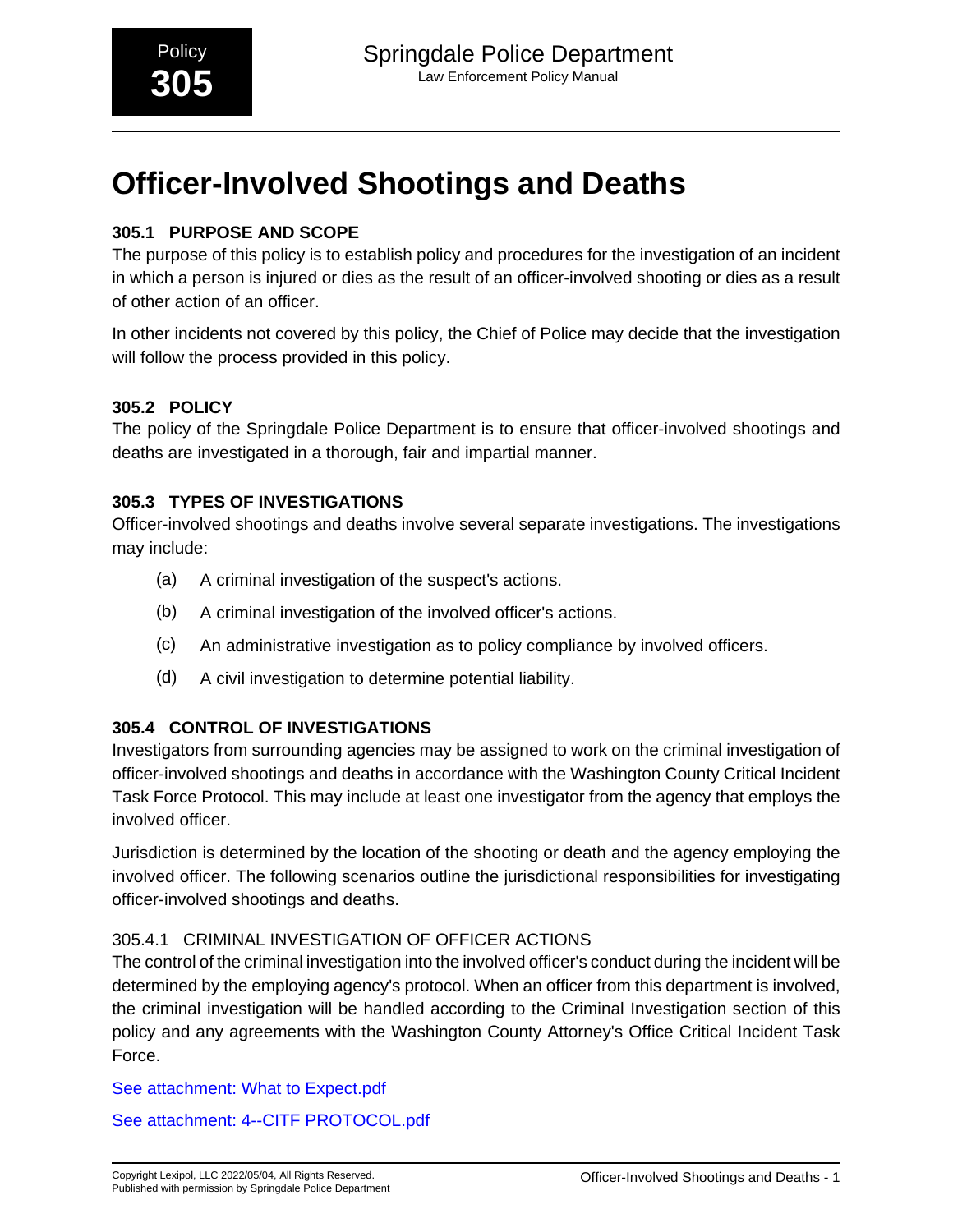# Springdale Police Department

Law Enforcement Policy Manual

#### Officer-Involved Shootings and Deaths

Requests made of this department to investigate a shooting or death involving an outside agency's officer shall be referred to the Chief of Police or the authorized designee for approval.

#### 305.4.2 CRIMINAL INVESTIGATION OF SUSPECT ACTIONS

The investigation of any possible criminal conduct by the suspect is controlled by the agency in whose jurisdiction the suspect's crime occurred. For example, the Springdale Police Department would control the investigation if the suspect's crime occurred in Springdale.

If multiple crimes have been committed in multiple jurisdictions, identification of the agency that will control the investigation may be reached in the same way as with any other crime. The investigation may be conducted by the agency in control of the criminal investigation of the involved officer, at the discretion of the Chief of Police and with concurrence from the other agency.

#### 305.4.3 ADMINISTRATIVE AND CIVIL INVESTIGATION

Regardless of where the incident occurs, the administrative and civil investigation of each involved officer is controlled by the respective employing agency.

#### **305.5 INVESTIGATION PROCESS**

The following procedures are guidelines used in the investigation of an officer-involved shooting or death.

#### 305.5.1 UNINVOLVED OFFICER RESPONSIBILITIES

Upon arrival at the scene of an officer-involved shooting or death, the first uninvolved SPD officer will be the officer-in-charge and will assume the responsibilities of a supervisor until properly relieved. This officer should, as appropriate:

- (a) Secure the scene and identify and eliminate hazards for all those involved.
- (b) Take reasonable steps to obtain emergency medical attention for injured individuals.
- (c) Request additional resources from the Department or other agencies.
- (d) Coordinate a perimeter or pursuit of suspects.
- (e) Check for injured persons and evacuate as needed.
- (f) Brief the supervisor upon arrival.

#### 305.5.2 SUPERVISOR RESPONSIBILITIES

Upon arrival at the scene, the first uninvolved SPD supervisor should ensure completion of the duties as outlined above, plus:

- (a) Attempt to obtain a brief overview of the situation from any uninvolved officers.
- (b) Complete the Public Safety Statement Form for each officer involved. The form is attached to this policy and is in the Critical Incident Task Force name screen in Spillman. [See attachment: Public Safety Statement.pdf](#page-27-0)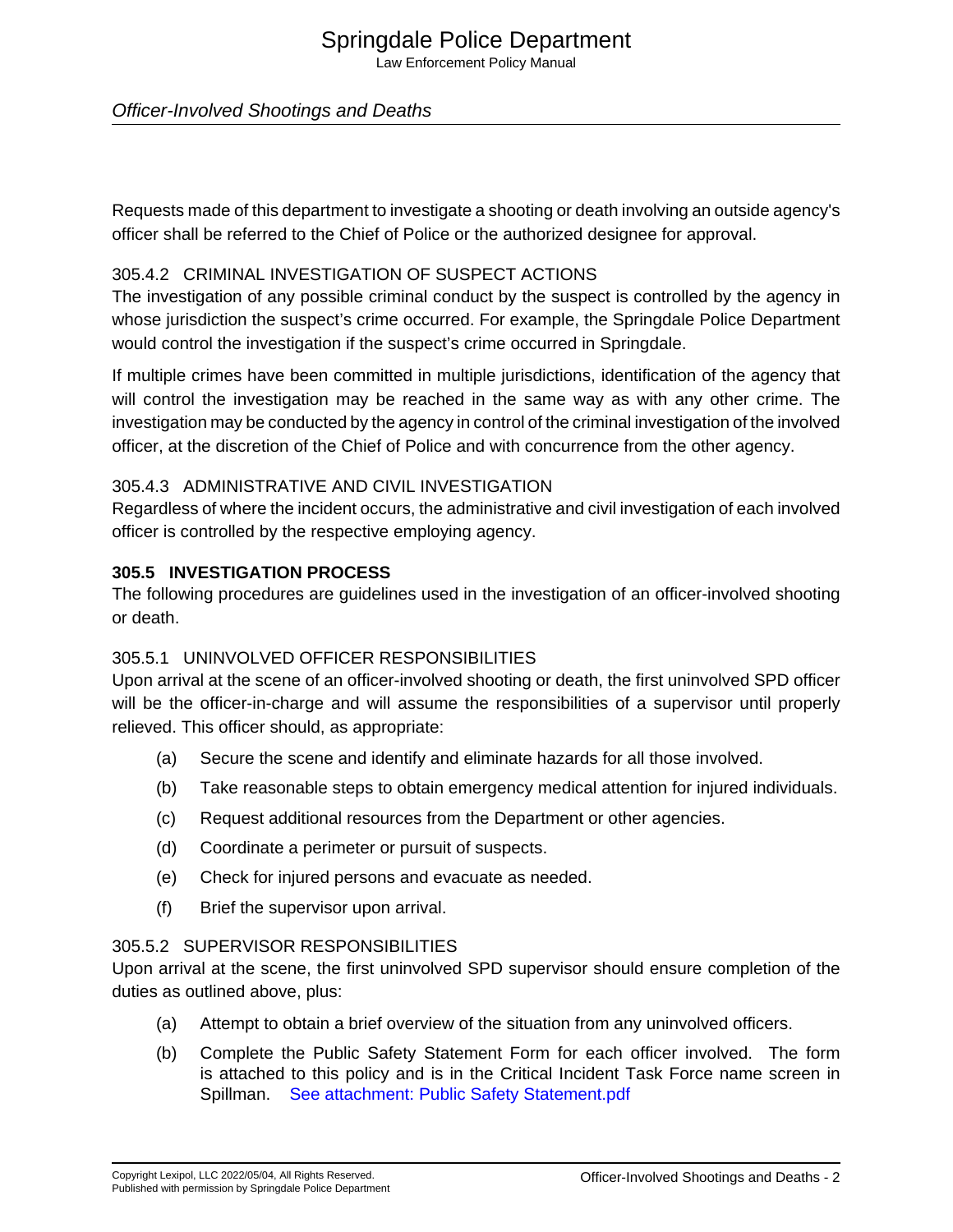- 1. The initial on-scene supervisor should not attempt to order any involved officer to provide any information other than public safety information.
- (c) Provide all available information to the supervisor and the Dispatch Center. If feasible, sensitive information should be communicated over secure networks.
- (d) Take command of and secure the incident scene with additional SPD members until properly relieved by another supervisor or other assigned personnel or investigator.
- (e) As soon as practicable, ensure that involved officers are transported (separately, if feasible) to a suitable location for further direction.
	- 1. Each involved SPD officer should be given an administrative order not to discuss the incident with other involved officers or SPD members pending further direction from a supervisor.
	- 2. When an involved officer's weapon is taken or left at the scene for other than officer-safety reasons (e.g., evidence), ensure that he/she is provided with a comparable replacement weapon or transported by other officers.

#### 305.5.3 LIEUTENANT RESPONSIBILITIES

Upon learning of an officer-involved shooting or death, the Lieutenant shall be responsible for coordinating all aspects of the incident until he/she is relieved by the Chief of Police.

All outside inquiries about the incident shall be directed to the Chief of Police.

#### 305.5.4 NOTIFICATIONS

The following persons shall be notified as soon as practicable:

- Chief of Police
- Washington County Critical Incident Task Force Protocol Supervisor
- Outside agency investigators (if appropriate)
- Internal Affairs Investigator
- Psychological/peer support personnel
- Medical Examiner (if necessary)
- Public Information Officer
- County Attorney (Utah Code 76-2-408)

#### 305.5.5 INVOLVED OFFICERS

The following shall be considered for the involved officer:

- (a) Any request for legal or union representation will be accommodated.
	- 1. Involved SPD officers shall not be permitted to meet collectively or in a group with an attorney or any representative prior to providing a formal interview or report.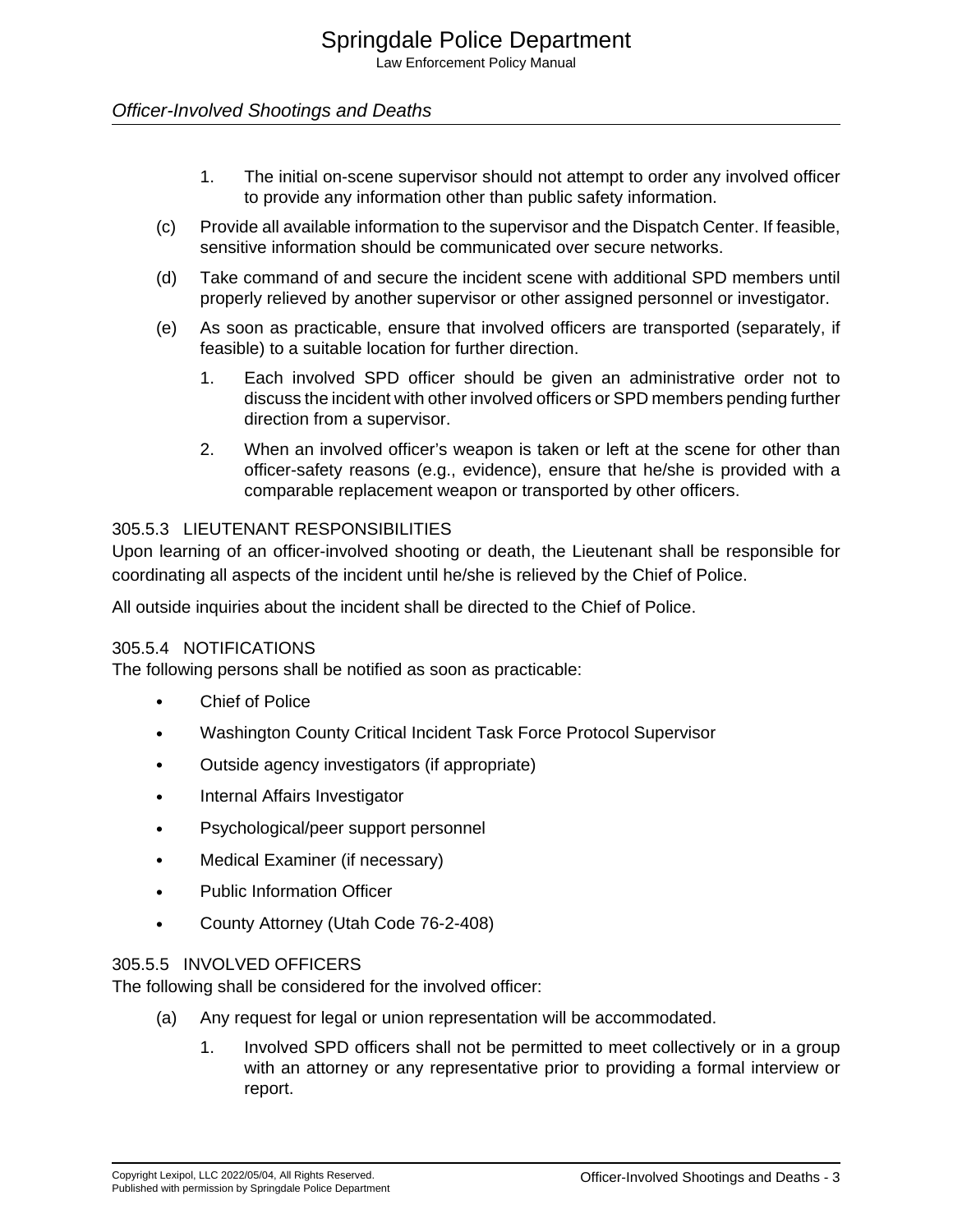- 2. Requests from involved non-SPD officers should be referred to their employing agency.
- (b) Discussions with licensed attorneys will be considered privileged as attorney-client communications.
- (c) Discussions with agency representatives/employee groups will be privileged only as to the discussion of non-criminal information.
- (d) A licensed psychotherapist shall be provided by the Department to each involved SPD officer. A licensed psychotherapist may also be provided to any other affected SPD members, upon request.
	- 1. Interviews with a licensed psychotherapist will be considered privileged.
	- 2. An interview or session with a licensed psychotherapist may take place prior to the member providing a formal interview or report. However, involved members shall not be permitted to consult or meet collectively or in a group with a licensed psychotherapist prior to providing a formal interview or report.
	- 3. A separate fitness-for-duty exam may also be required (see the Fitness for Duty Policy).
- (e) Communications between the involved officer and a peer support member are addressed in the Wellness Program Policy.

Care should be taken to preserve the integrity of any physical evidence present on the involved officer's equipment or clothing, such as blood or fingerprints, until investigators or lab personnel can properly retrieve it.

Each involved SPD officer shall be given reasonable paid administrative leave following an officerinvolved shooting or death. It shall be the responsibility of the Supervisor to make schedule adjustments to accommodate such leave.

#### **305.6 CRIMINAL INVESTIGATION**

The Washington County Attorney's Office is responsible for the criminal investigation into the circumstances of any officer-involved shooting or death as outlined in the Washington County Critical Incident Task Force Protocol.

If available, investigative personnel from this department may be assigned to partner with investigators from outside agencies or the County Attorney's Office to avoid duplicating efforts in related criminal investigations.

Once public safety issues have been addressed, criminal investigators should be given the opportunity to obtain a voluntary statement from involved officers and to complete their interviews. The following shall be considered for the involved officer:

(a) SPD supervisors and Internal Affairs Unit personnel should not participate directly in any voluntary interview of SPD officers. This will not prohibit such personnel from monitoring interviews or providing the criminal investigators with topics for inquiry.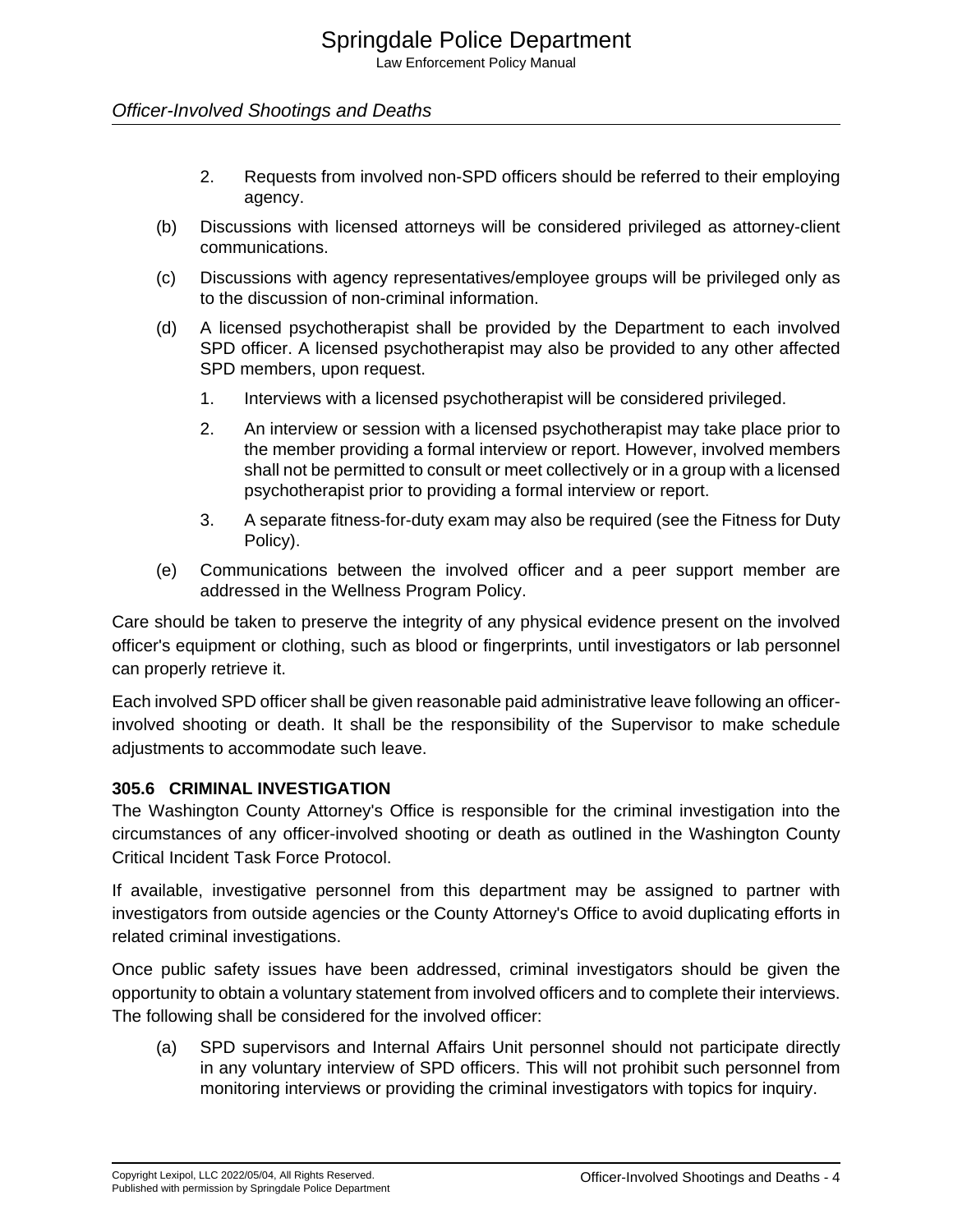- (b) If requested, any involved officer will be afforded the opportunity to consult individually with a representative of his/her choosing or an attorney prior to speaking with criminal investigators. However, in order to maintain the integrity of each involved officer's statement, involved officers shall not consult or meet with a representative or an attorney collectively or in groups prior to being interviewed.
- (c) If any involved officer is physically, emotionally or otherwise not in a position to provide a voluntary statement when interviewed by criminal investigators, consideration should be given to allowing a reasonable period for the officer to schedule an alternate time for the interview.
- (d) Any voluntary statement provided by an involved officer will be made available for inclusion in any related investigation, including administrative investigations. However, no administratively coerced statement will be provided to any criminal investigators unless the officer consents.

#### 305.6.1 REPORTS BY INVOLVED SPD OFFICERS

In the event that suspects remain outstanding or subject to prosecution for related offenses, this department shall retain the authority to require involved SPD officers to provide sufficient information for related criminal reports to facilitate the apprehension and prosecution of those individuals.

While the involved SPD officers may write the report, it is generally recommended that such reports be completed by assigned investigators, who should interview all involved officers as victims/ witnesses. Since the purpose of these reports will be to facilitate criminal prosecution, statements of involved officers should focus on evidence to establish the elements of criminal activities by suspects. Care should be taken not to duplicate information provided by involved officers in other reports.

Nothing in this section shall be construed to deprive an involved SPD officer of the right to consult with legal counsel prior to completing any such criminal report.

Reports related to the prosecution of criminal suspects will be processed according to normal procedures but should also be included for reference in the investigation of the officer-involved shooting or death.

#### 305.6.2 WITNESS IDENTIFICATION AND INTERVIEWS

Because potential witnesses to an officer-involved shooting or death may become unavailable or the integrity of their statements compromised with the passage of time, a supervisor should take reasonable steps to promptly coordinate with criminal investigators to utilize available law enforcement personnel for the following:

- (a) Identification of all persons present at the scene and in the immediate area.
	- 1. When feasible, a recorded statement should be obtained from those persons who claim not to have witnessed the incident but who were present at the time it occurred.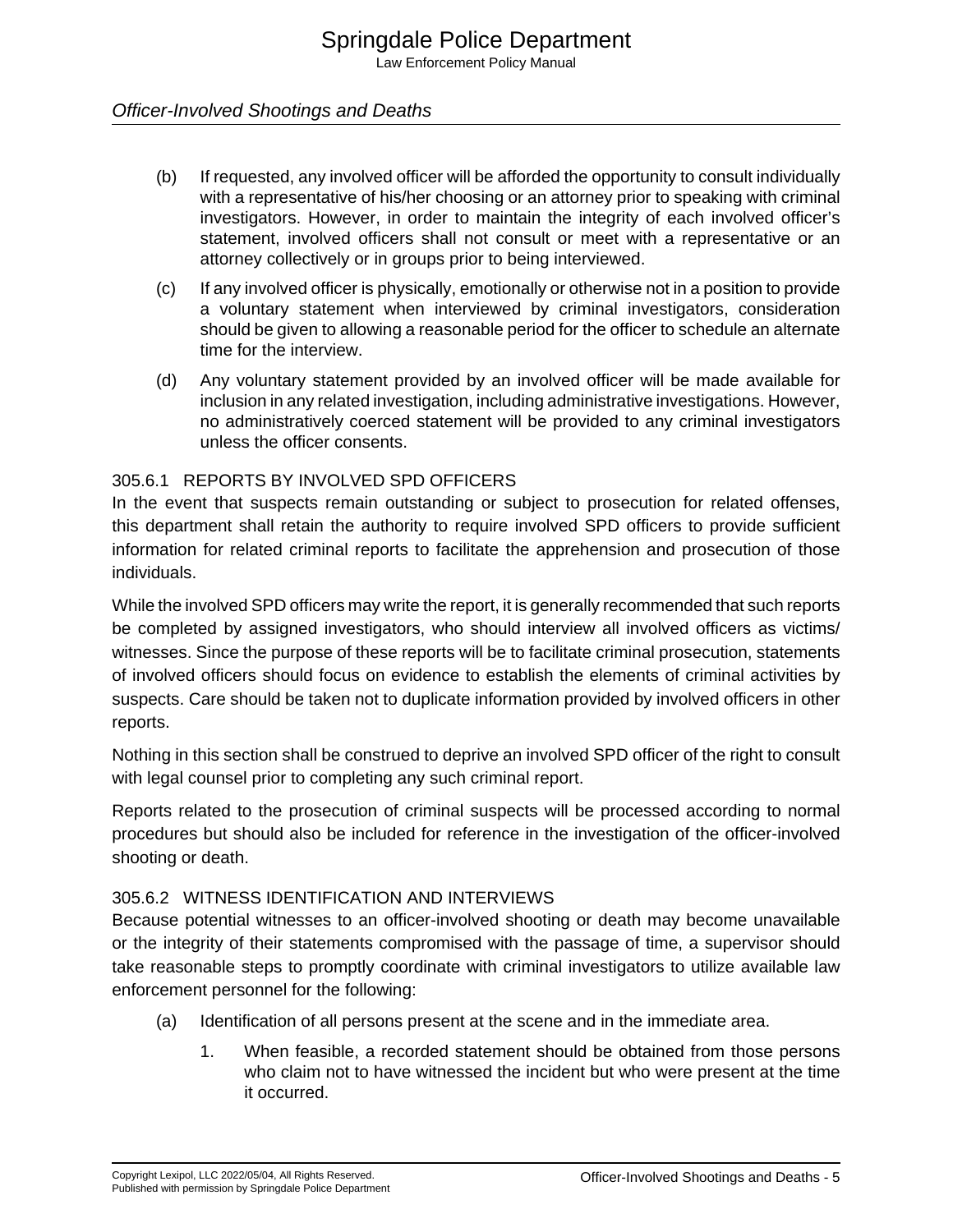- 2. Any potential witness who is unwilling or unable to remain available for a formal interview should not be detained absent reasonable suspicion to detain or probable cause to arrest. Without detaining the individual for the sole purpose of identification, attempts to identify the witness prior to his/her departure should be made whenever feasible.
- (b) Witnesses who are willing to provide a formal interview should be asked to meet at a suitable location where criminal investigators may obtain a recorded statement. Such witnesses, if willing, may be transported by a member of the Department.
	- 1. A written, verbal or recorded statement of consent should be obtained prior to transporting a witness. When the witness is a minor, consent should be obtained from the parent or guardian, if available, prior to transportation.
- (c) Promptly contacting the suspect's known family and associates to obtain any available and untainted background information about the suspect's activities and state of mind prior to the incident.

#### 305.6.3 INVESTIGATIVE PERSONNEL

Once notified of an officer-involved shooting or death, it shall be the responsibility of the Chief of Police to assign appropriate investigative personnel to handle the investigation of related crimes. Department investigators may be assigned to work with investigators from the County Attorney's Office and may be assigned to separately handle the investigation of any related crimes not being investigated by the County Attorney's Office.

All related department reports, except administrative and/or privileged reports, will be forwarded to the designated Patrol supervisor for approval. Privileged reports shall be maintained exclusively by members who are authorized such access. Administrative reports will be forwarded to the Chief of Police.

#### 305.6.4 STATUTORY MANDATES RELATED TO CRIMINAL INVESTIGATIONS OF CRITICAL INCIDENTS

The Supervisor shall notify the County Attorney as soon as practical if the following critical incidents occur within the jurisdiction of the Springdale Police Department, whether or not an involved law enforcement officer is a department member (Utah Code 76-2-408):

- (a) Use of a firearm that caused an injury by a law enforcement officer or any other use of a weapon by a law enforcement officer in a manner that could have caused death or serious injury (e.g., a blow to the head of a person with a baton).
- (b) A fatal injury to any person that could have been caused by a law enforcement officer or while the person was in the custody of a law enforcement agency.

The Chief of Police or authorized designee and the County Attorney shall jointly designate an agency to criminally investigate the actions of a law enforcement officer involved in a critical incident, as appropriate, and may jointly designate a lead agency if more than one agency will be involved. An agency other than the Springdale Police Department will criminally investigate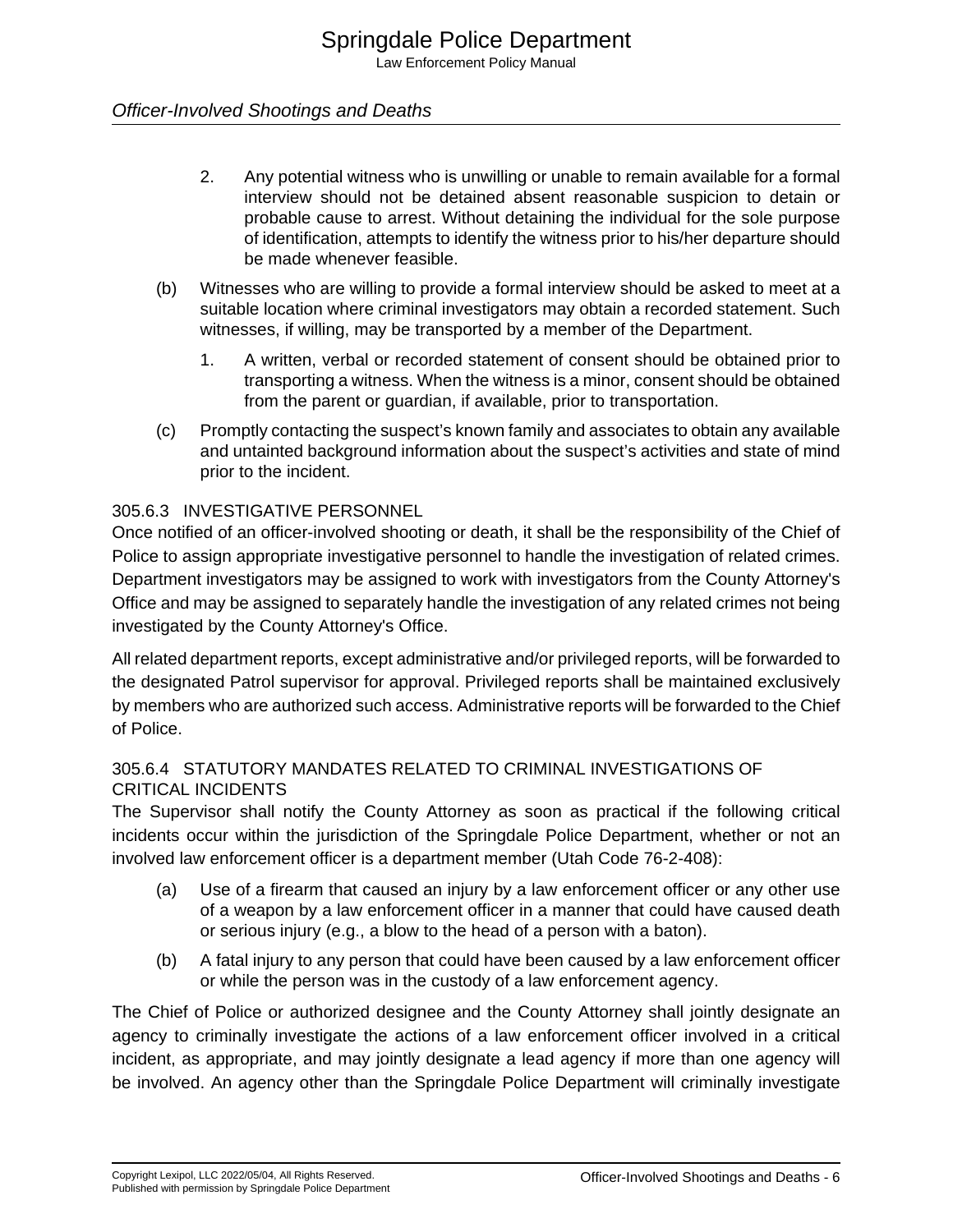# Springdale Police Department

Law Enforcement Policy Manual

#### Officer-Involved Shootings and Deaths

the actions of members who may have caused or contributed to a critical incident (Utah Code 76-2-408).

#### **305.7 ADMINISTRATIVE INVESTIGATION**

In addition to all other investigations associated with an officer-involved shooting or death, this department will conduct an internal administrative investigation to determine conformance with all department policy. This investigation will be conducted under the supervision of the Internal Affairs Unit and will be considered a confidential officer personnel file.

Interviews of members shall be subject to department policies and applicable laws.

- (a) Any officer involved in a shooting or death may be requested or administratively compelled to provide a blood sample for alcohol/drug screening. Absent consent from the officer, such compelled samples and the results of any such testing shall not be disclosed to any criminal investigative agency.
- (b) If any officer has voluntarily elected to provide a statement to criminal investigators, the assigned administrative investigator should review that statement before proceeding with any further interview of that involved officer.
	- 1. If a further interview of the officer is deemed necessary to determine policy compliance, care should be taken to limit the inquiry to new areas with minimal, if any, duplication of questions addressed in the voluntary statement. The involved officer shall be provided with a copy of his/her prior statement before proceeding with any subsequent interviews.
- (c) In the event that an involved officer has elected not to provide criminal investigators with a voluntary statement, the assigned administrative investigator shall conduct an administrative interview to determine all relevant information.
	- 1. Although this interview should not be unreasonably delayed, care should be taken to ensure that the officer's physical and psychological needs have been addressed before commencing the interview.
	- 2. If requested, the officer shall have the opportunity to select an uninvolved representative to be present during the interview. However, in order to maintain the integrity of each individual officer's statement, involved officers shall not consult or meet with a representative or attorney collectively or in a group prior to being interviewed.
	- 3. Administrative interviews should be recorded by the investigator. The officer may also record the interview.
	- 4. The officer shall be informed of the nature of the investigation. If an officer refuses to answer questions, he/she should be given his/her Garrity rights and ordered to provide full and truthful answers to all questions. The officer shall be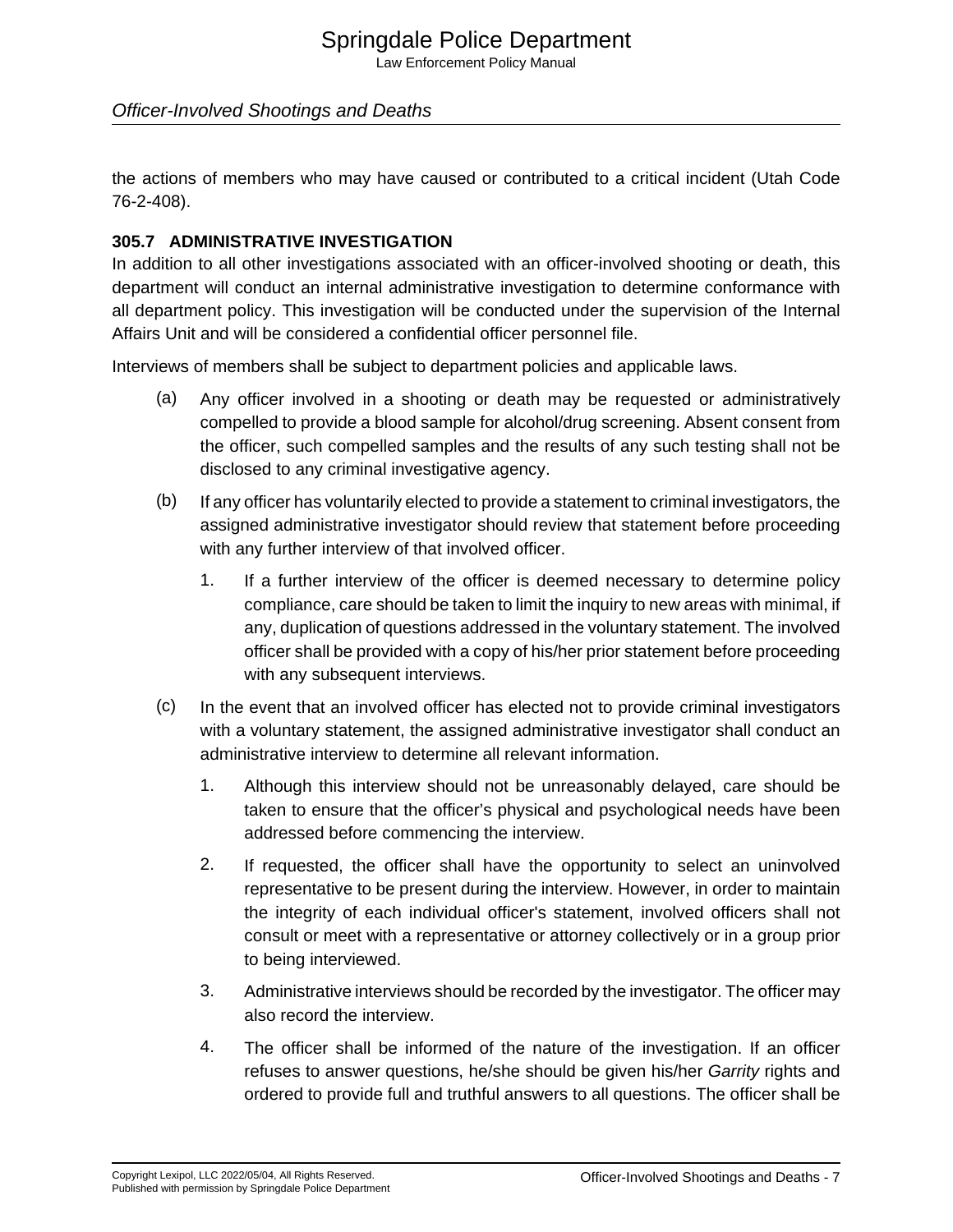informed that the interview will be for administrative purposes only and that the statement cannot be used criminally.

- 5. The Internal Affairs Unit shall compile all relevant information and reports necessary for the Department to determine compliance with applicable policies.
- 6. Regardless of whether the use of force is an issue in the case, the completed administrative investigation shall be submitted to the Use of Force Review Board, which will restrict its findings as to whether there was compliance with the Use of Force Policy.
- 7. Any other indications of a potential violation of any policy shall be determined in accordance with standard disciplinary procedures.

#### **305.8 CIVIL LIABILITY RESPONSE**

A member of this department may be assigned to work exclusively under the direction of the legal counsel for the Department to assist in the preparation of materials deemed necessary in anticipation of potential civil litigation.

All materials generated in this capacity shall be considered attorney work product and may not be used for any other purpose. The civil liability response is not intended to interfere with any other investigation but shall be given reasonable access to all other investigations.

#### **305.9 AUDIO AND VIDEO RECORDINGS**

Any officer involved in a shooting or death may be permitted to review available Mobile Audio/ Video (MAV), body-worn video, or other video or audio recordings prior to providing a recorded statement or completing reports.

Upon request, non-law enforcement witnesses who are able to verify their presence and their ability to contemporaneously perceive events at the scene of an incident may also be permitted to review available MAV, body-worn video, or other video or audio recordings with the approval of assigned investigators or a supervisor.

Any MAV, body-worn and other known video or audio recordings of an incident should not be publicly released during an ongoing investigation without consulting the prosecuting attorney or Town Attorney's Office, as appropriate.

#### **305.10 DEBRIEFING**

Following an officer-involved shooting or death, the Springdale Police Department should conduct both a Critical Incident Stress Debriefing and a tactical debriefing. See the Wellness Program Policy for guidance on Critical Incident Stress Debriefings.

#### 305.10.1 TACTICAL DEBRIEFING

A tactical debriefing should take place to identify any training or areas of policy that need improvement. The Chief of Police should identify the appropriate participants. This debriefing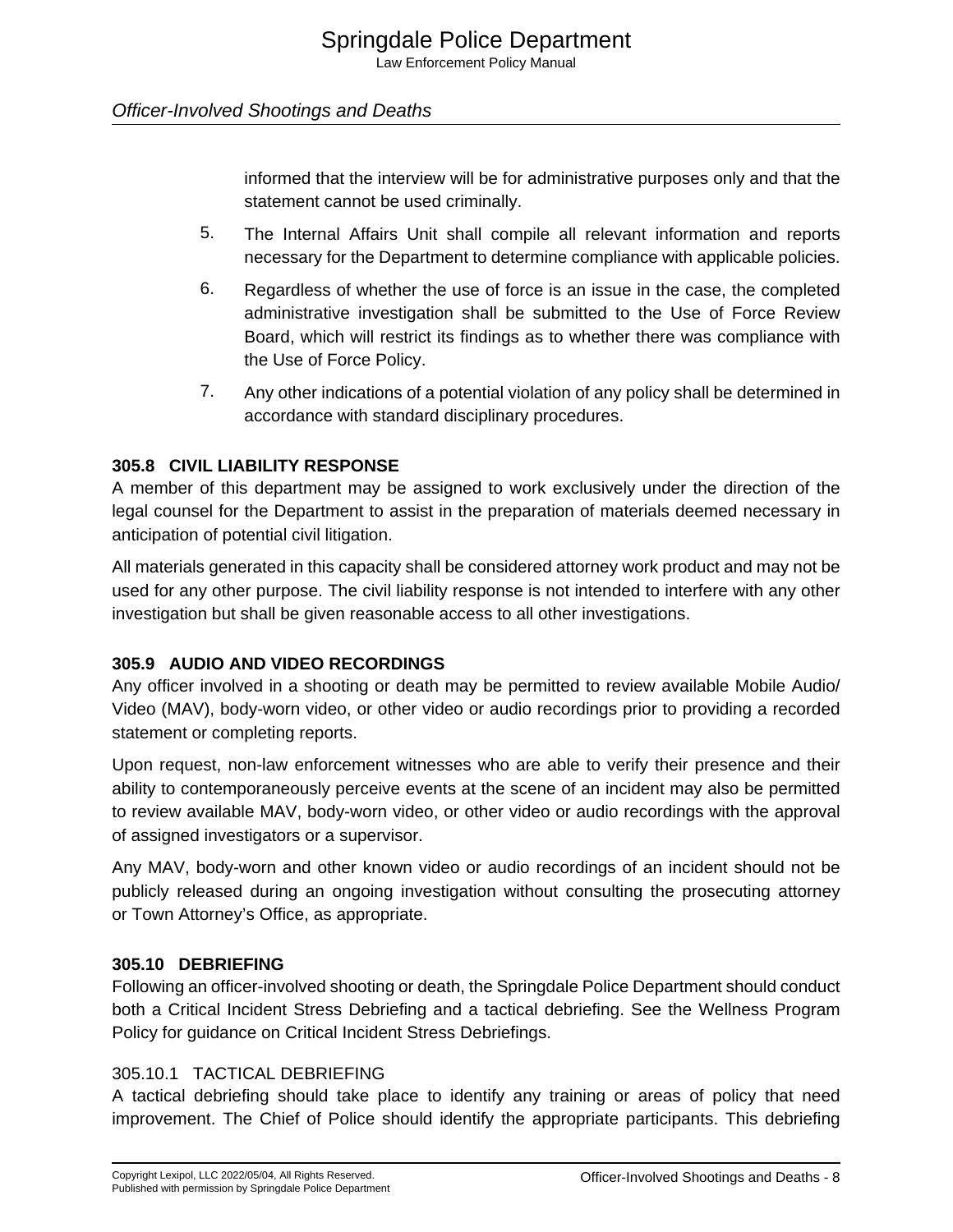# Springdale Police Department

Law Enforcement Policy Manual

### Officer-Involved Shootings and Deaths

should not be conducted until all involved members have provided recorded or formal statements to criminal and/or administrative investigators.

#### **305.11 MEDIA RELATIONS**

All media releases related to an officer-involved shooting or death shall be approved by the Chief of Police before being disseminated.

No involved SPD officer shall make any comment to the media unless he/she is authorized by the Chief of Police.

Department members receiving inquiries regarding officer-involved shootings or deaths occurring in other jurisdictions shall refrain from public comment and will direct those inquiries to the agency having jurisdiction and primary responsibility for the investigation.

#### 305.11.1 DEPARTMENT WEBSITE

This policy shall be published on the department website along with any related written procedures and protocols (Utah Code 76-2-408).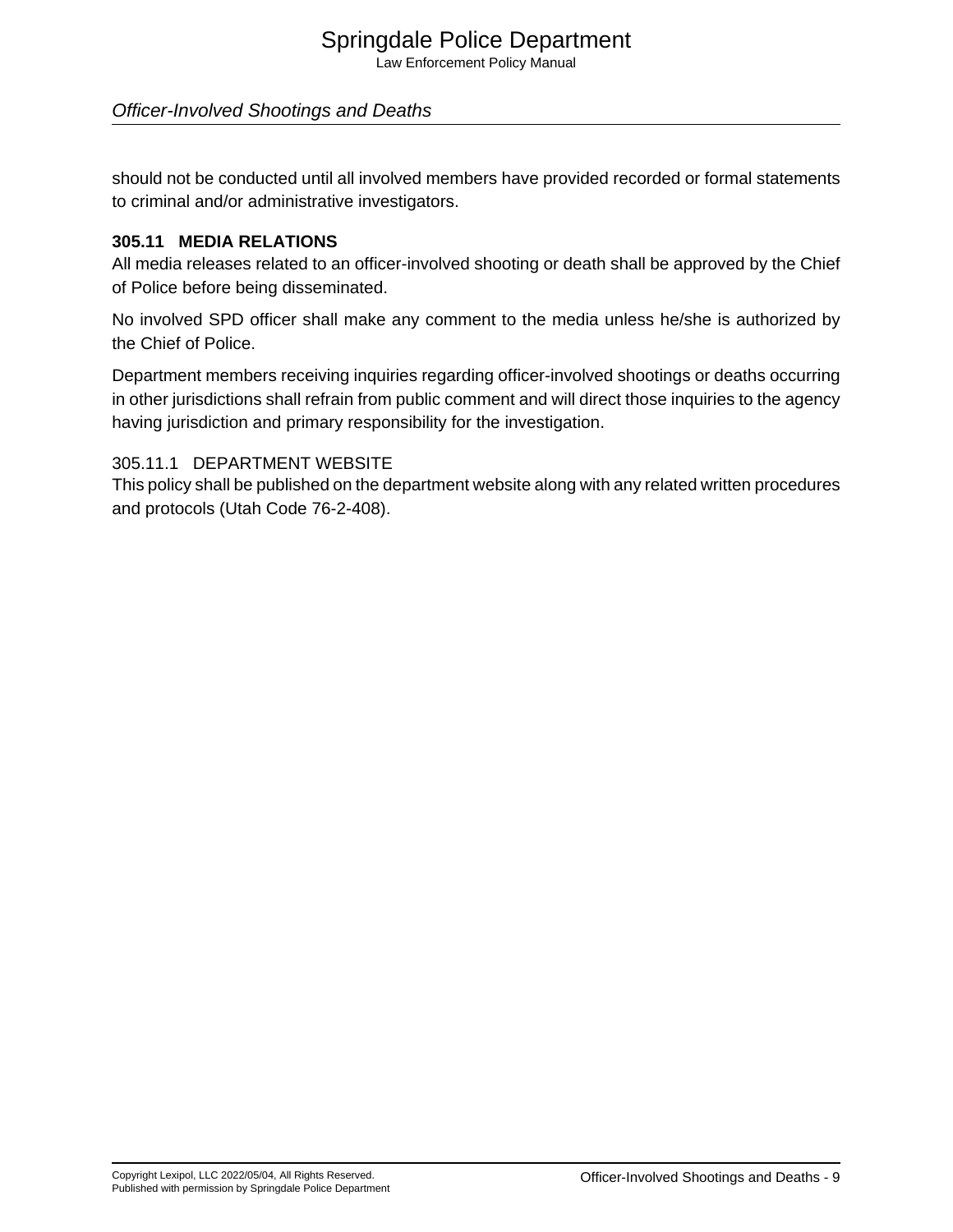# **Attachments**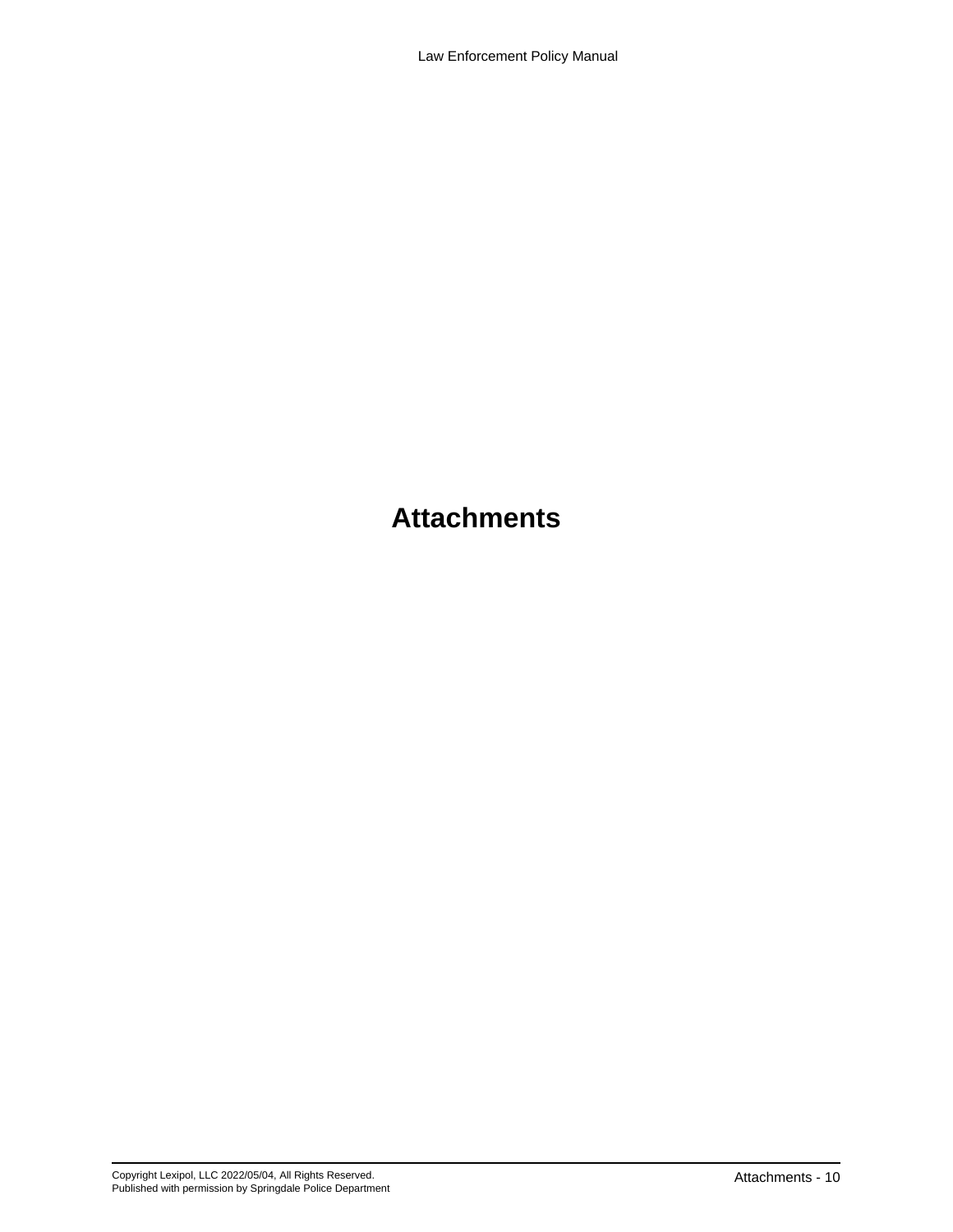# <span id="page-10-0"></span>**What to Expect.pdf**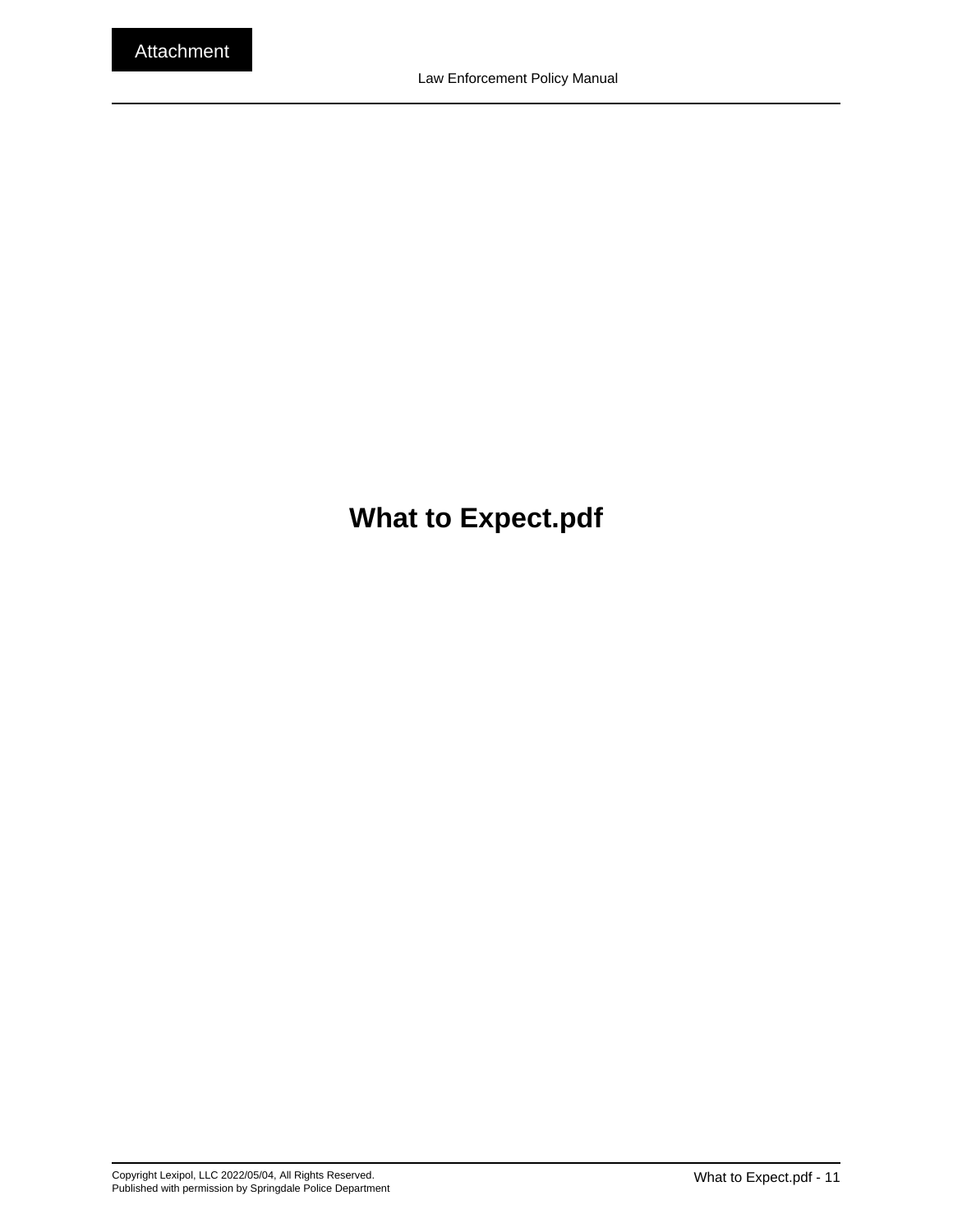## **WASHINGTON COUNTY ATTORNEY CRITICAL INCIDENT TASK FORCE**



## WHAT TO EXPECT IF YOU ARE INVOLVED IN A SHOOTING

1. Call out of The Washington County Critical Incident Protocol Task Force: Following the incident/shooting, the Washington County Attorney's Office will be notified. Your Department Chief/Sheriff will decide whether or not to call out The Washington County Critical Incident Task Force (hereafter CITF). The CITF is managed by the Washington County Attorney's Office and is normally called out when an officer involved shooting (OIS) occurs. If called out, the CITF is responsible to conduct the criminal investigation of the incident. The internal affairs (I.A.) investigation is a separate investigation conducted by your agency. The CITF follows an Investigation Protocol approved by your agency. The CITF members include detectives/officers from several different law enforcement agencies in Washington County.

2. Your physical well-being: Your physical well-being is of utmost importance at the scene of the shooting. Even if you are not physically injured, we recommend that you go to the hospital once you have answered the Public Safety Statement questions or spoken to CITF investigators. We recommend this to ensure that all of your vital signs are within a safe range, to ensure you do not have unnoticed injuries and that you do not have other health problems caused by stress (blood pressure can jump to dangerous levels during an OIS situation and take hours to return to normal). If you do not go to the hospital, we recommend that you have an EMT or other trained medical personnel check your blood pressure.

3. Your weapon: The weapon you fired will be collected by a designated officer from your department, or an appointed CITF investigator. This may be done at the scene or at your police department. If the weapon is your regular duty sidearm, your department should give you a replacement immediately. The CITF will retain your weapon in evidence until the investigation is complete and the County Attorney clears it for release. In the event that your firearm is needed for ballistic testing it may be held in evidence for a significant period of time. Once your weapon is cleared for release by the County Attorney, its ultimate disposition is determined by your agency.

4. Your Duty Leather, Magazines, and Accessories: CITF investigators will collect any of these items if they have evidentiary value. The investigators may collect them at the scene, the hospital or at your police department. The CITF will retain these items in evidence until the County Attorney releases them.

5. Escort from the scene: You will be escorted from the scene, normally by an officer from your own department and taken to a location (usually a hotel) where you can be comfortable and isolated from normal traffic. Other than speaking with your supervisor, it is imperative for your own protection, that you do not discuss the details of the incident with other involved officers, peers, or support personnel until after you have given your official statement.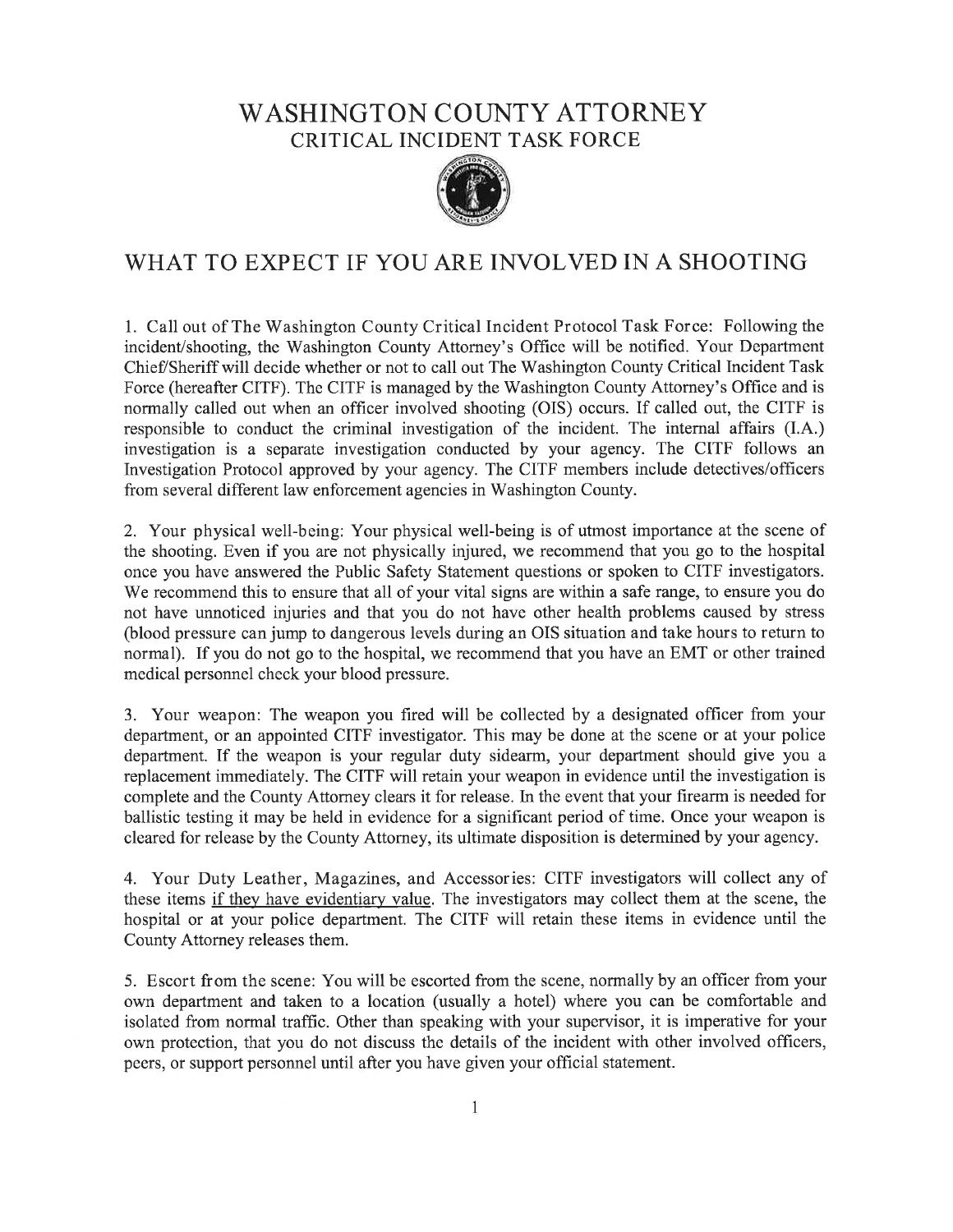6. CITF crime scene team: After you have left the incident scene, the CITF crime scene team will continue to process the scene. They will take photographs, shoot video, take measurements, mark and collect evidence, etc.

#### IMMEDIATELY FOLLOWING THE SHOOTING

Spouse/significant other notification: You will have an opportunity to contact your  $1.$ spouse/significant other to let them know you are okay. You can call them, have dispatch notify them by phone, or have an officer go to your home. However, you should not go home prior to meeting with CITF investigators unless approved by the CITF Manager or County Attorney.

2. Peer-support person: You should have a peer-support person or friend of your choice, someone who was not involved in the incident, available to assist you. This person is usually another officer from your agency. This person should not have any duties other than providing you companionship, support and looking out for your needs (food, drink, etc.). Remember that peer-support conversations are NOT legally privileged, so you should not discuss details of the shooting with your peer-support person.

3. Written statement or report: You will NOT write a report or make a written statement. Your official interview and subsequent transcript will be your report. The CITF investigator who interviews you will prepare a thorough report, making it unnecessary for you to write a separate report. Once this report is completed, you will be given the opportunity to review it to ensure complete accuracy.

4. CITF investigators: Following the shooting, you will be introduced to the CITF investigators who will be working with you and conducting your formal interview. Prior to the formal interview, the CITF investigators will ask you for a walk-through of the scene. The walk-through and statement to CITF investigators is voluntary.

At this first meeting with the CITF investigators, they will get your phone number, etc. and start working on a schedule to meet with you for a formal interview. We recommend that you wait at least 24 to 48 hours after the incident before the formal interview. It is important to get some quality sleep prior to the formal interview.

5. Attorney: The decision to retain or meet with an attorney during the investigation is up to you. Keep in mind that your city attorney or the county attorney's office cannot represent you in a criminal case.

6. Photographs: Because your clothing may contain evidence or may have important police identifiers, Protocol Task Force investigators or your supervisor will photograph you (front, back and both sides) in the clothes you wore at the time of the incident. Therefore, it is critical that you do not change out of these clothes prior to being photographed.

7. Clothing: Again, because your clothing may contain evidence, it is possible that Protocol Task Force investigators will need to collect if for evidentiary purposes. If your clothes are contaminated, the CITF will work as quickly as possible to get the photographs, collect your clothing and secure it for the investigation. Arrangements will be made to have a change of clothing brought to your location.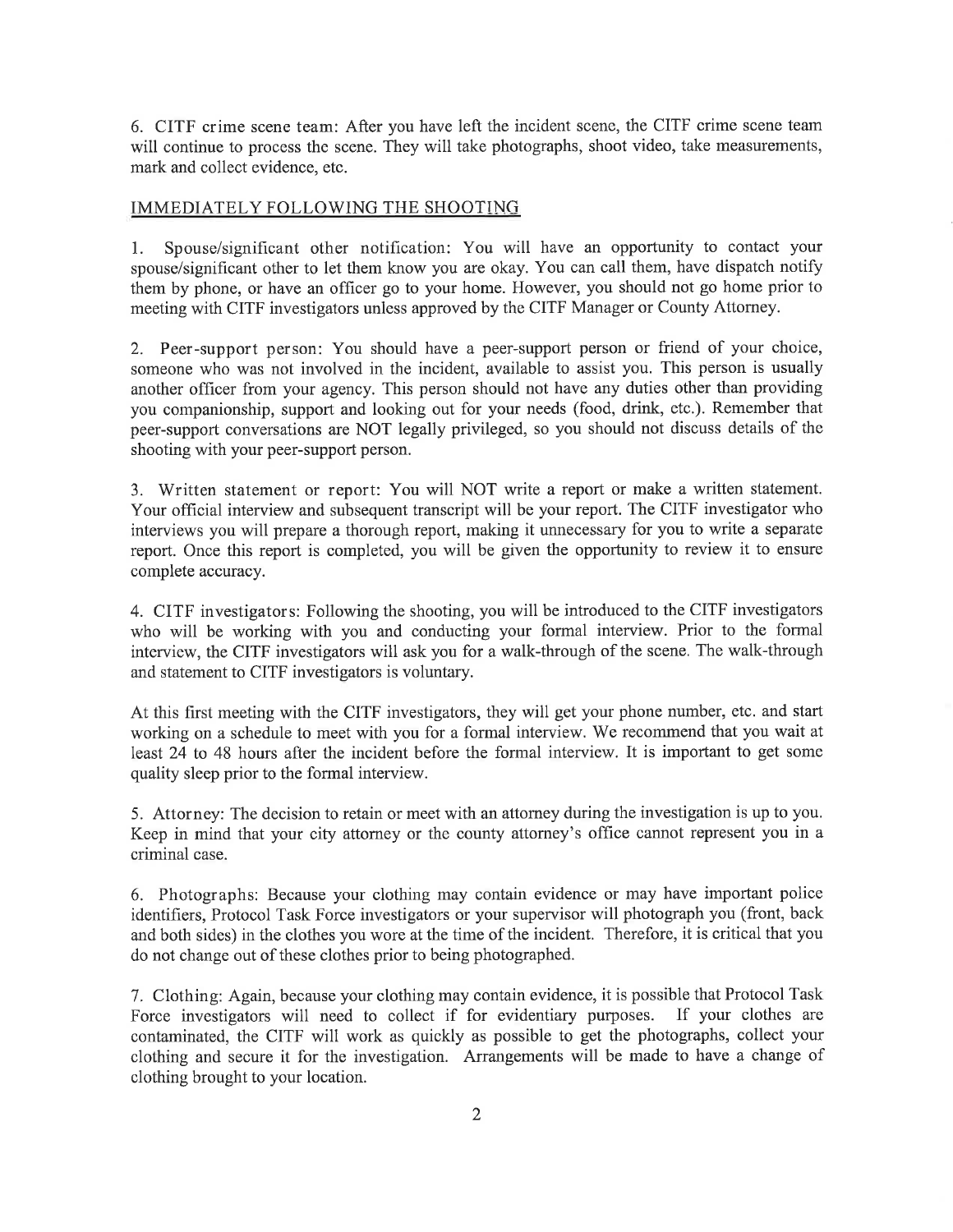8. Toxicology assessment: The Protocol Task Force may ask you to submit to a toxicology screening. If the Protocol Task Force requests a toxicology assessment, they will ask you to sign to a waiver permitting the collection of blood and or urine. Any toxicology samples collected by the Protocol Task Force will be sent to the Utah State Lab for analysis. A toxicology screening may also be requested by your department for administrative reasons.

#### THE DAYS FOLLOWING THE SHOOTING

1. Video recording: Upon approval from your Chief/Sheriff and the County Attorney, if there is any video of the incident (i.e.) dash camera footage, you will be offered an opportunity to view the video prior to the formal interview. If your incident was recorded, we encourage you to review the recording prior to the formal interview.

2. Formal interview: Your participation in this interview is optional. However, this interview is a critical part of the investigation and we strongly recommend and ask that you do participate. This CITF goal is to conduct this interview around 48 hours [after] the incident. In this interview, you will be asked to give a chronological detailed statement of the shooting, to the best of your recollection. You will then be asked some follow up/clarification questions to make sure everything was understood correctly. The following includes some of the logistics of this interview:

- # Usually two CITF investigators will conduct this interview. One investigator will be the primary interviewer. The primary interviewer will be a CITF investigator from another agency.
- You may have an attorney present with you.  $#$
- $#$ Your interview will be recorded.
- # It is preferable that the interview is conducted at the County Attorney's Office or CJC, because they have the necessary equipment to record the interview in a nonthreatening setting. CITF investigators want to avoid doing interviews in rooms at police departments that are typically used for suspect interviews.

Following this interview, you will most likely be cleared by your administration to discuss the incident with others. If you have any questions about the formal interview process, you may contact the CITF Incident Manager anytime during the investigation.

4. Agency Shooting Review/ Use of Force Board: Your agency may opt to conduct a shooting review independent of the criminal investigation. A Shooting Review or Use of Force Board is a department internal investigation. These reviews usually focus on whether you were in compliance with your agency policy.

#### THE AFTERMATH OF THE SHOOTING

CITF investigation: The CITF investigators conduct a very detailed and thorough 1. investigation. Because of the gravity of this investigation, it takes a considerable amount of time. It is not uncommon for the investigation to take several weeks to complete.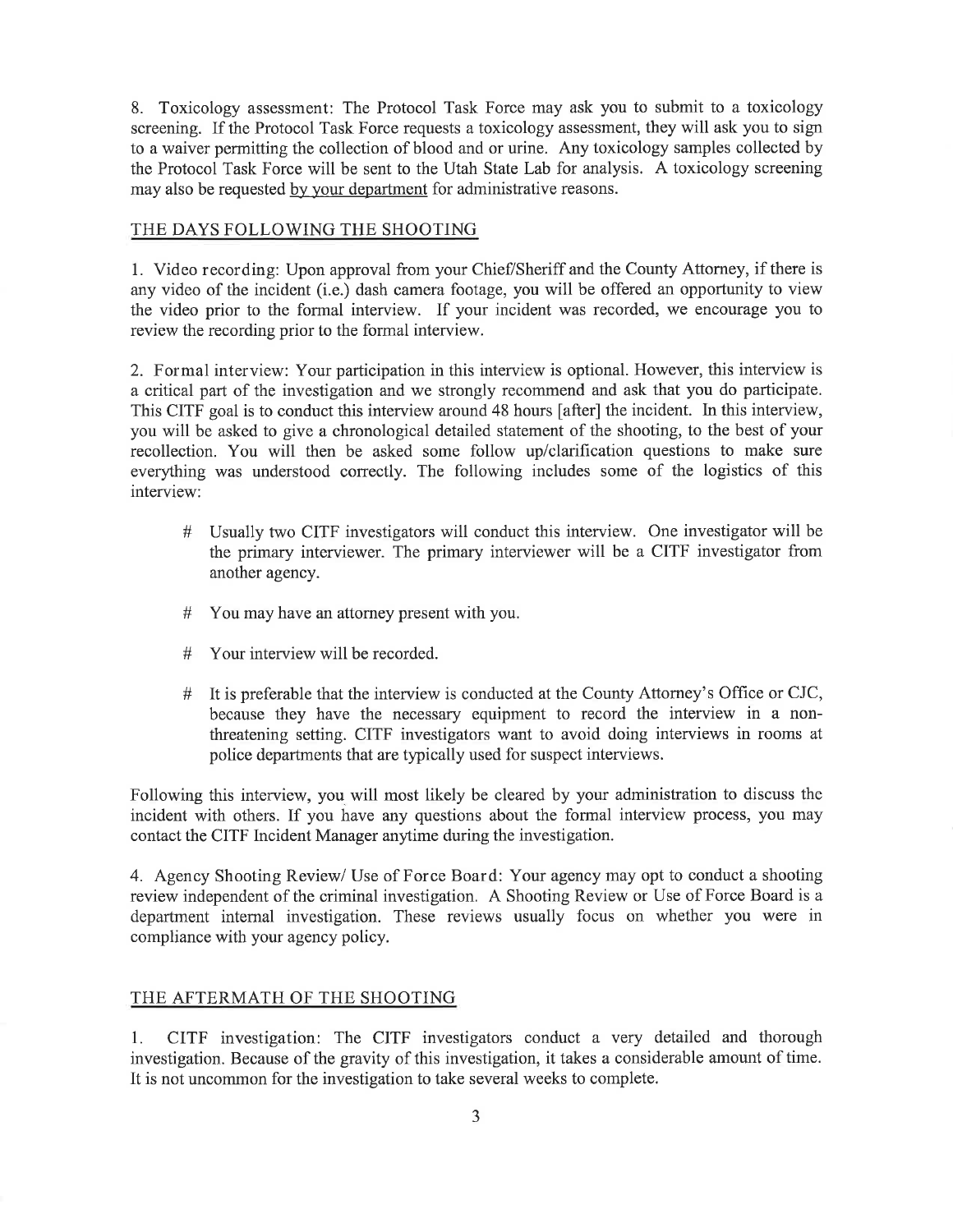The investigation technically covers two areas. The first is the criminal aspect. The County Attorney is responsible for determining whether the shooting was justified per Utah Code Sections 76-2-401 to 76-2-407. After completing the investigation, CITF investigators submit the investigative findings to the County Attorney. The County Attorney is then charged and authorized per Utah Code Sections 26-4-6 and 26-4-7 to determine whether the subject was injured, or died by unlawful means and if criminal prosecution should be instituted. The County Attorney reviews the investigation, writes a letter stating his findings and sends it to the involved officer(s) and their department head.

The second aspect of the investigation is the civil aspect. It is not uncommon for the suspect or the decedent's family to file a civil claim. Consequently, the CITF conducts an extremely thorough investigation to prepare the case for potential civil litigation.

2. Returning to duty: When you return to work is between you and your agency. Some officers are anxious to get back to work while others need more time.

3. Fitness for Duty/consulting mental health professionals: Some agencies may require their officers to complete a Fitness for Duty psychological exam before returning to work. Some may not; it depends on your agency policy. For questions regarding fitness for duty, you should contact your department administration.

In regard to consulting a mental health professional, do what is best for you. There is no shame in seeking outside help. For some, a single therapy session may be helpful; others may need months or even longer to come to terms with what occurred. Be honest with yourself and get help if you need it. The help you seek should be held in the strictest confidence by your agency.

4. Civil litigation: As stated above, it is possible that you and your agency may be named in a civil lawsuit. Unfortunately, civil litigation can go on for years. It is imperative that you have excellent legal representation. If the shooting is justified and you were in compliance with your department policy, you should be indemnified and your agency should cover the legal costs. A word of caution; please be very careful what you say and do following the incident because it will be scrutinized in the future. Anything you post on a social media website will be available to others to potentially use against you, or your agency.

5. Conclusion: By its very nature, an officer involved shooting is a very life altering event. The CITF will do everything possible to ensure a non-bias, objective and complete investigation into the incident. As events unfold after the incident, you may hear things in the media, friends, neighbors, etc. Please contact the Washington County Attorney's Office if you hear something about your incident/shooting and need clarification. The County Attorney's Office will share as much information as possible with you during the investigation and in many cases clear up confusion, or rumors you may have heard.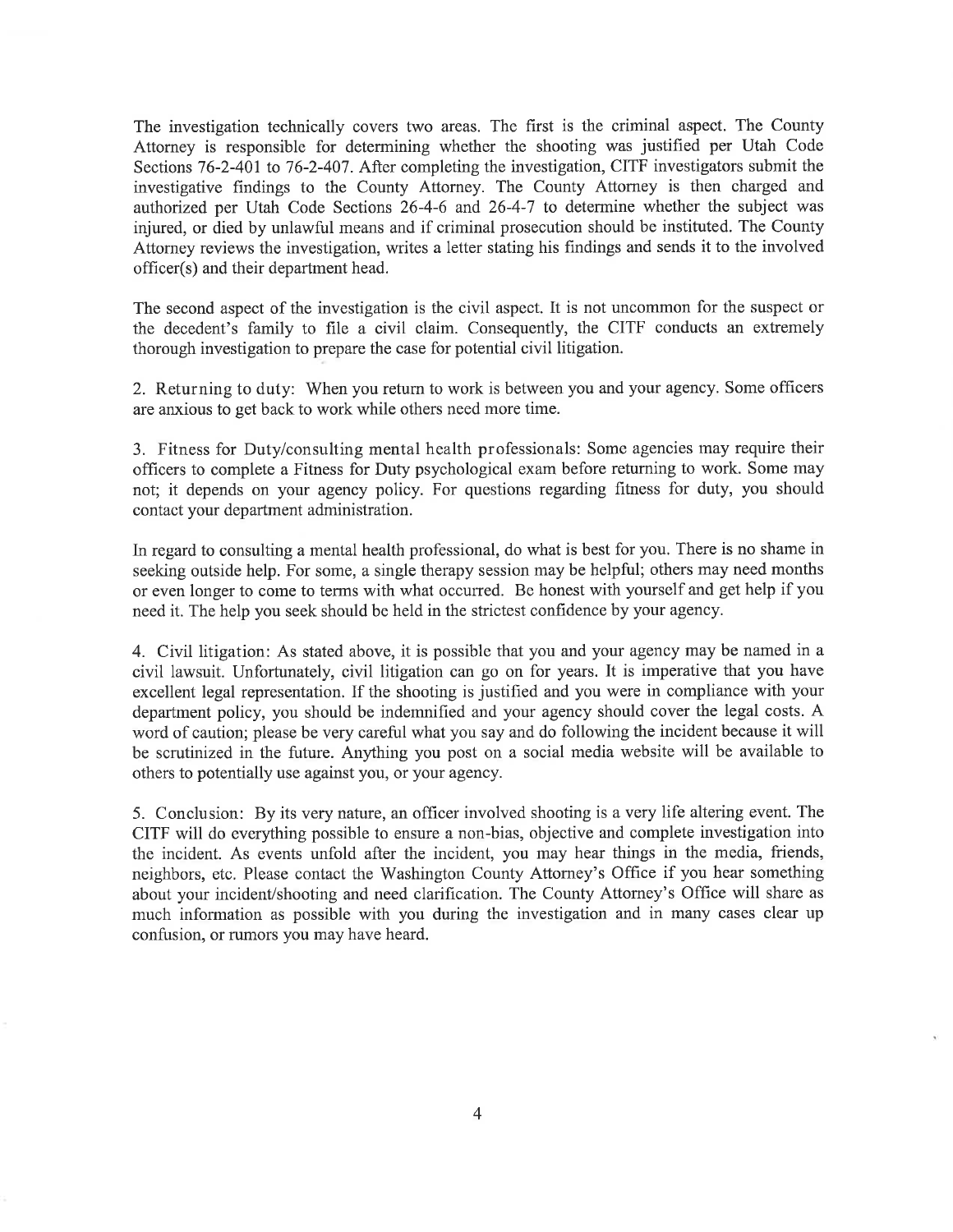You are welcome to contact the Washington County Attorney's Office at any time.

Washington County Attorney's Office 33 North 100 W # 200 St. George, Utah 84770  $(435) 634 - 5723$ 

County Attorney Investigator.............................. Barry Golding

The information contained in this document is law enforcement sensitive. It is shared for official law enforcement use only. This document, and the information contained therein, may not be disseminated nor disbursed to any non-law enforcement agency or person.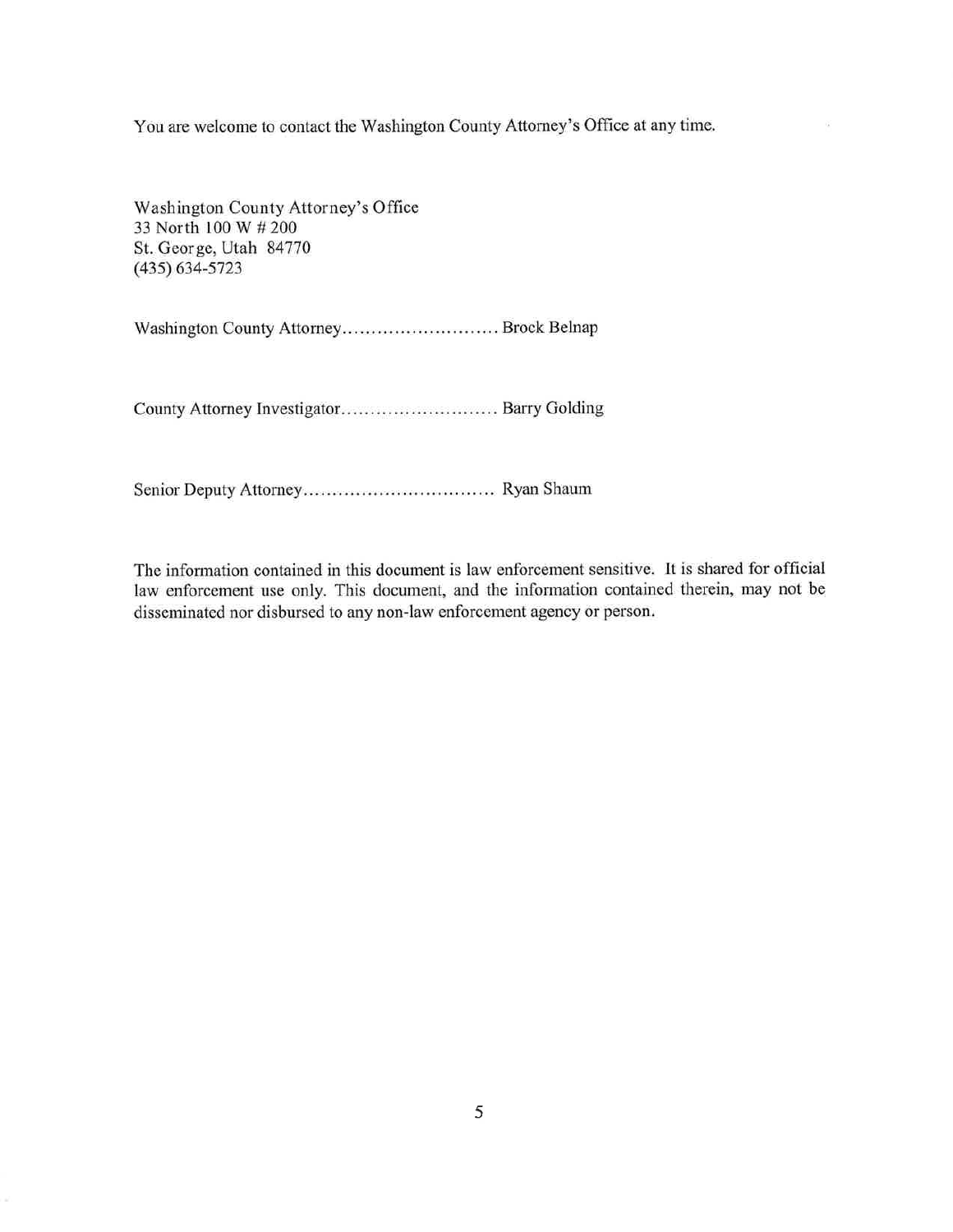# <span id="page-16-0"></span>**4--CITF PROTOCOL.pdf**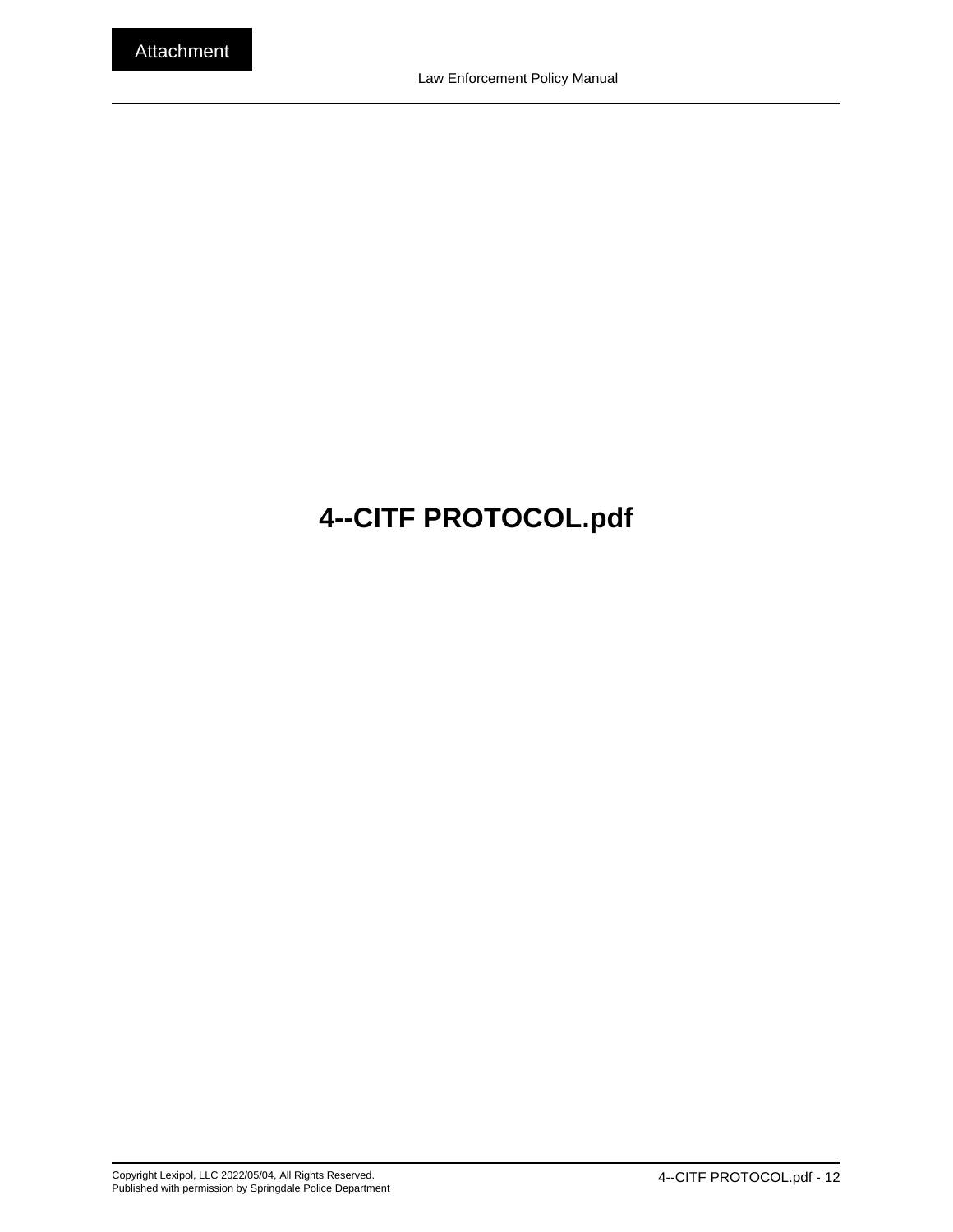# **WASHINGTON COUNTY CRITICAL INCIDENT TASK FORCE INVESTIGATIVE PROTOCOL**



**REVISED JUNE, 2019**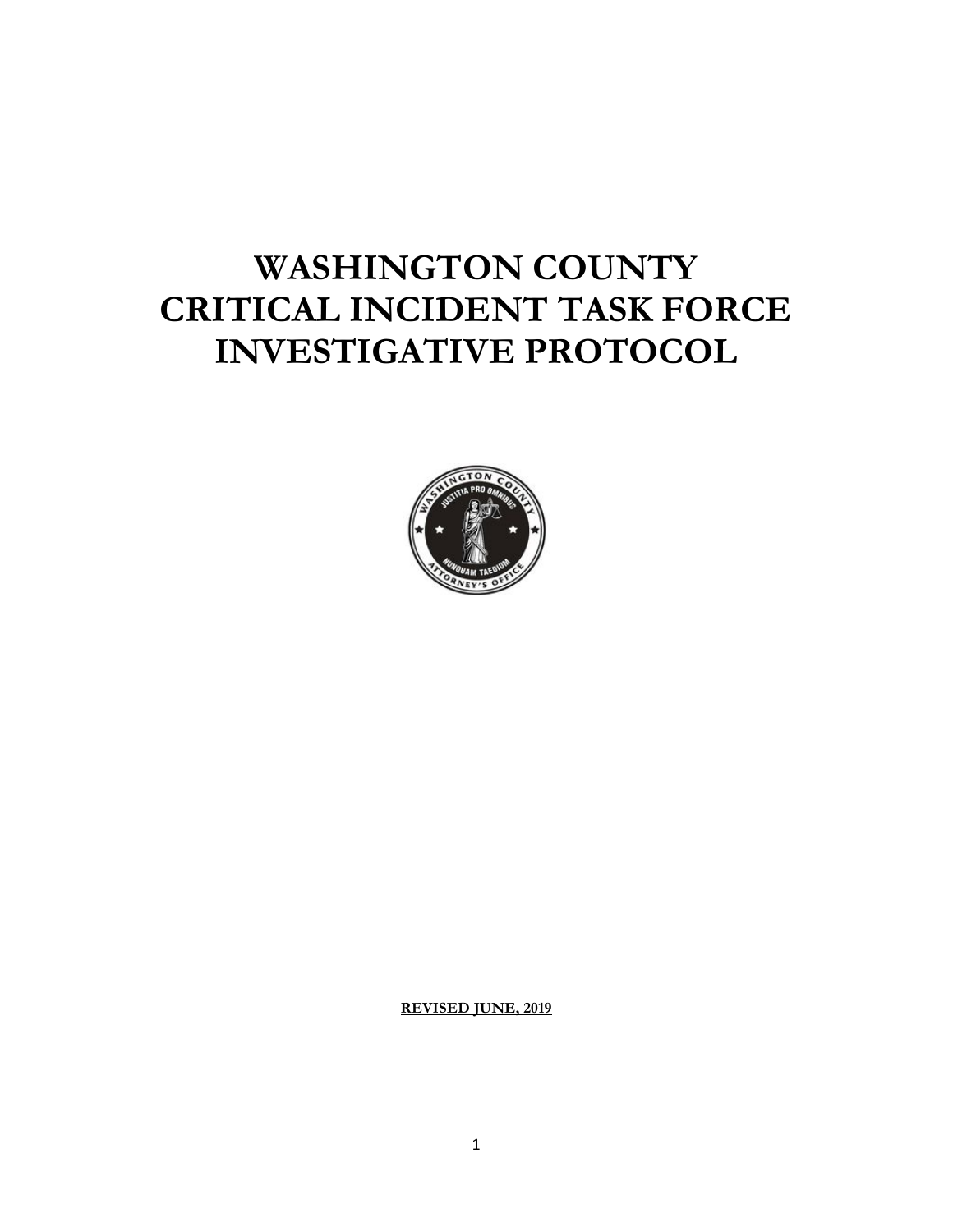#### **FORWARD**

The Washington County Critical Incident Task Force Investigative Protocol has been adopted to ensure that investigations of officer-involved incidents occurring in Washington County are conducted professionally, thoroughly, and impartially.

The Protocol does not preclude the law enforcement agency employing an officer alleged to have caused or contributed to an officer-involved incident from conducting an internal administrative investigation.

The Protocol cannot anticipate every possible circumstance that might occur during an investigation. Therefore, Protocol procedures may be adapted by mutual agreement of participating agencies in response to particular situations, keeping in mind the goal of impartial independence.

This Protocol is not intended to increase the civil or criminal liability of member agencies or their employees and it shall not be construed as creating any mandatory obligation to, or on behalf of, third parties.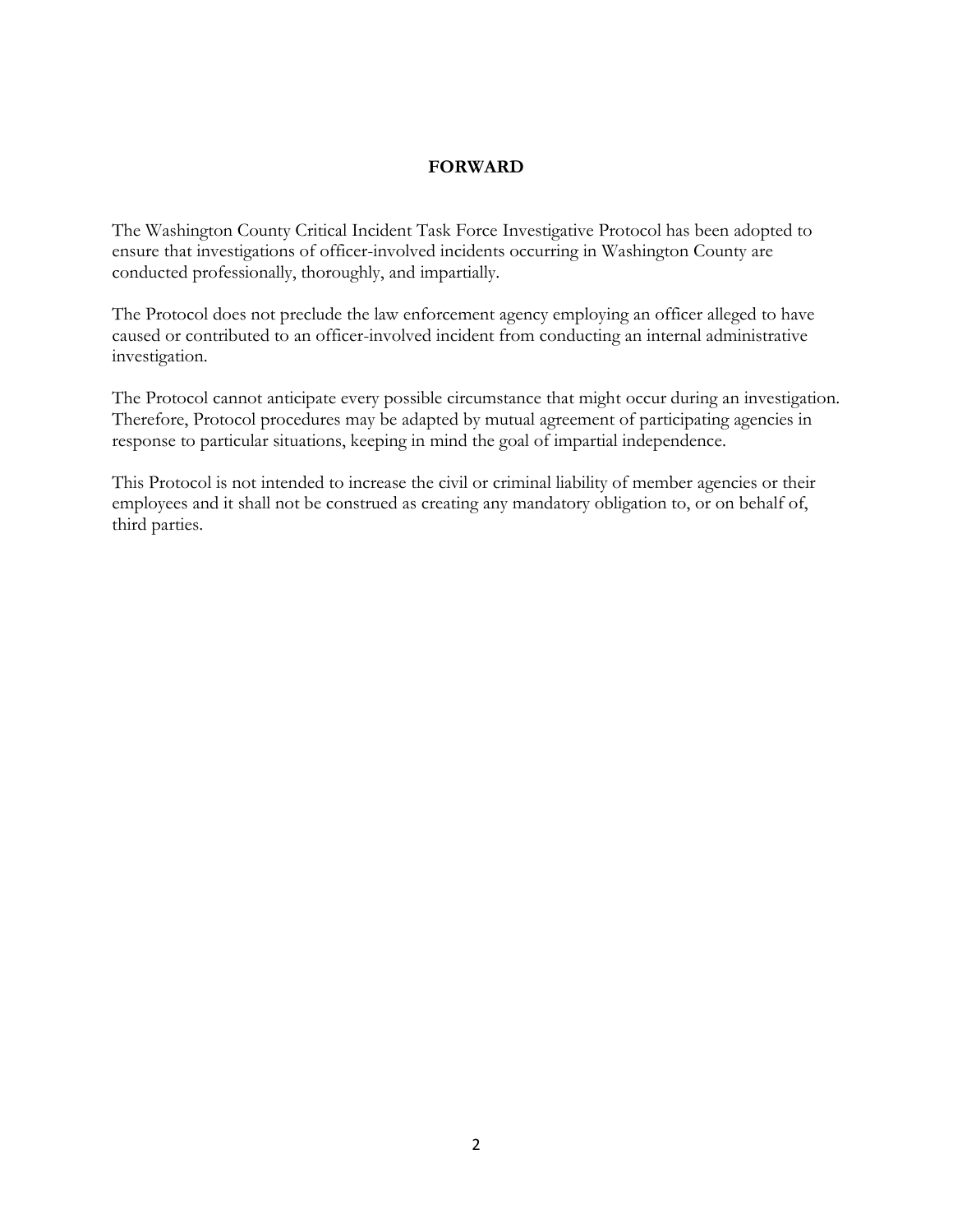

#### **Washington County Critical Incident Task Force Protocol** Table of Contents

|                                                 | Page-4  |
|-------------------------------------------------|---------|
|                                                 | Page-5  |
| INVESTIGATIVE AGENCIES FORMATS/RESPONSIBILITIES | Page-5  |
|                                                 | Page-5  |
|                                                 | Page-5  |
|                                                 | Page-5  |
|                                                 | Page-7  |
|                                                 | Page-7  |
|                                                 | Page-8  |
|                                                 | Page-8  |
| WASHINGTON COUNTY ATTORNEY'S OFFICE             | Page-8  |
|                                                 | Page-9  |
|                                                 | Page-9  |
|                                                 | Page-10 |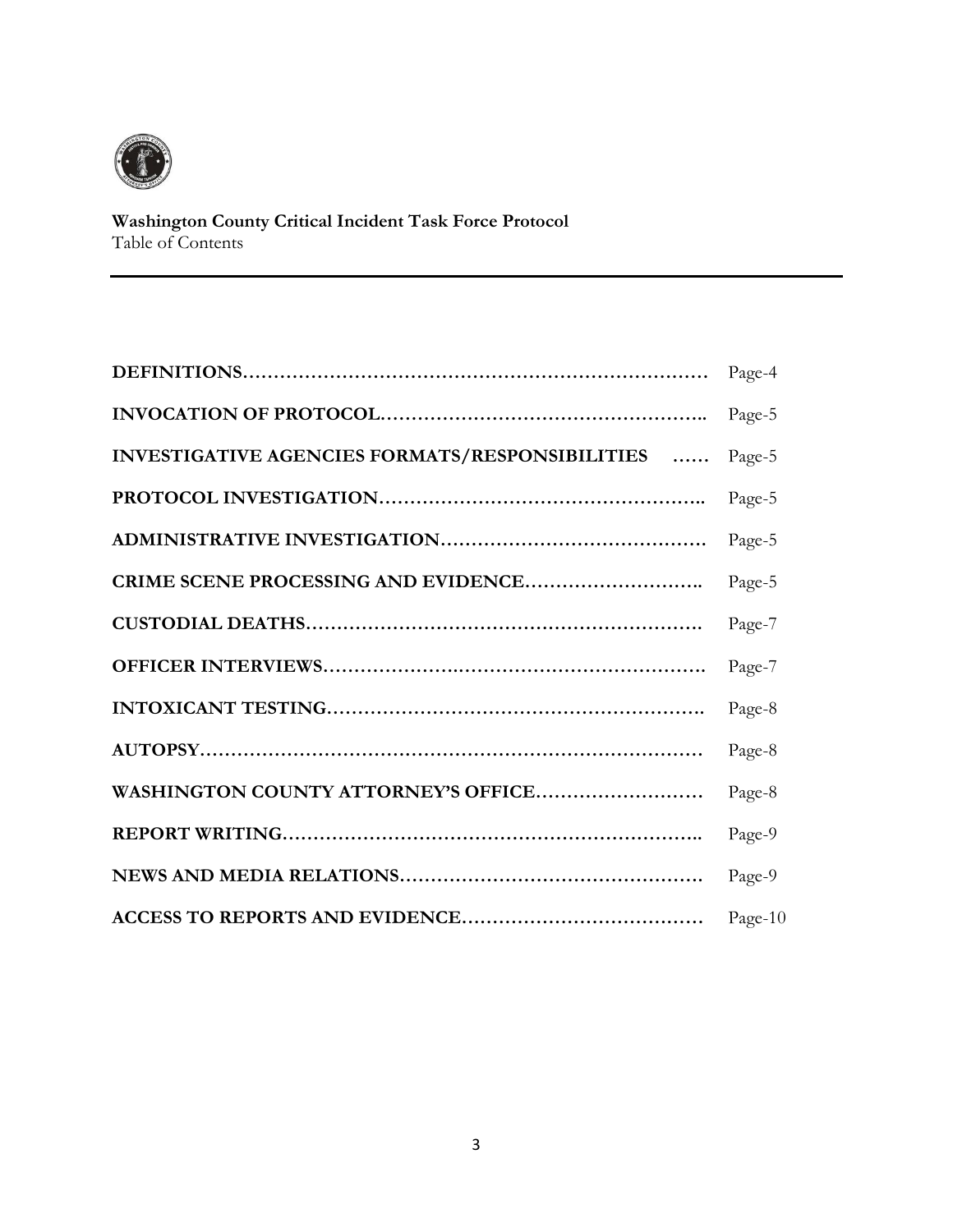## **CRITICAL INCIDENT TASK FORCE PROTOCOL**

## **1. DEFINITIONS**

- A. **Officer-Involved Critical Incident:** An incident defined under Utah Code Annotated section 76-2-408 (1953, as amended) that occurs in Washington County.
- B. **Law Enforcement Employee:**
	- 1. Full-time, part-time and hourly sworn officers; whether on or off duty at the time of the incident;
	- 2. Full-time, non-sworn employees on duty at the time of the incident;
	- 3. Part-time, non-sworn employees on duty at the time of the incident;
	- 4. Reserve law enforcement officers on duty at the time of the incident; and
	- 5. Temporary law enforcement employees and law enforcement agency volunteers, whether paid or unpaid, on duty at the time of the incident (including informants working under direct control and supervision of a peace officer).
- C. **Subject:** Any person involved in an incident who may be criminally culpable or injured.
- D. **Venue Agency:** The agency or agencies, within whose geographical jurisdiction the incident occurs.
- E. **Employer Agency:** The agency that employs the involved law enforcement employee. (In many cases the venue agency will also be the employer agency).
- F. **Participating Agencies:** Law enforcement agencies in Washington County who participate in this Protocol.
- G. **Task Force Command:** Washington County Attorney's Office and designated Task Force supervisors from participating agencies.
- H. **Task Force Manager:** A command level Task Force investigator assigned to manage/supervise a Task Force Investigation.
- I. **Task Force Investigators:** Those investigators assigned to the Critical Incident Task Force by participating law enforcement agencies to conduct the criminal investigation.
- J. **Administrative Investigators:** Those investigators assigned by the employer agency to conduct the administrative investigation of the incident.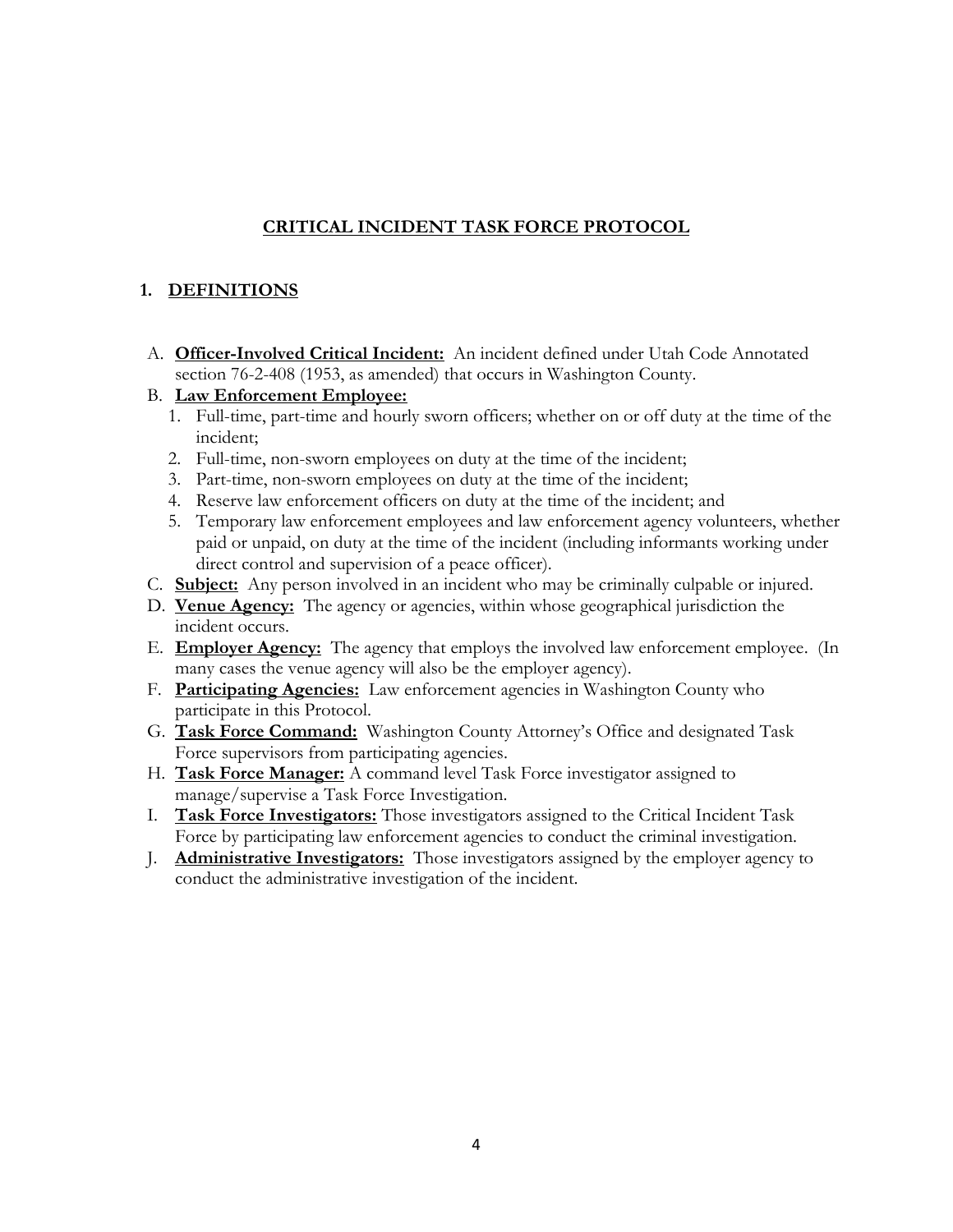#### **2. INVOCATION OF PROTOCOL**

In the event of an officer-involved critical incident as defined by UCA 76-2-408, this Protocol is automatically and immediately effective. The venue agency is required to immediately contact the Task Force Manager and affirmatively invoke the Protocol. The Task Force Manager shall immediately notify the Washington County Attorney and have Task Force personnel respond.

#### **3. INVESTIGATIVE AGENCIES, FORMATS AND RESPONSIBILITIES**

- A. In order to recognize and accommodate the various interests and rules of law that are involved in an Incident, investigations may be performed under two separate formats: The Protocol Investigation and the Administrative Investigation.
	- 1. **Protocol Investigation:** The Protocol investigation focuses on the conduct of the law enforcement employee and subject. The Protocol investigation will be performed concurrently with, but independently from the administrative investigation of the law enforcement employee. The Task Force Manager for the Protocol investigation shall be from an agency not involved in the incident. The Protocol investigators shall not participate in the administrative investigation.
	- 2. **Administrative Investigation of Law Enforcement Employee**: The administrative investigation is conducted by the employer agency and addresses policy and procedural issues of the department. While Protocol investigators do not direct their investigative attention to administrative concerns, it is recognized that their results are of interest to the employer agency for its internal use and those results are fully available for that purpose.
	- 3. **Venue Determination:** When an Incident occurs in part, in two or more jurisdictions, each of those jurisdictions is a venue agency. If for any reason, the venue agency cannot be determined, the County Attorney or his representative will designate the venue agency.
- B. **Scene security:** Each agency has the responsibility for securing the scene(s) within its jurisdiction until all investigations are complete.
- C. **Crime Scene Processing:** The Protocol investigators will be responsible for documenting the scene, collection, preservation and analysis of physical evidence for the investigation of the subject and the law enforcement employee. The Protocol investigation of the crime scene shall have priority over the administrative investigation of the crime scene. Administrative investigators have access to all evidence and tests collected by Protocol investigators.
- D. **Evidence:** The CITF Manager and Supervisors shall determine where the evidence is stored. Prior to final relinquishment of the scene, the Protocol investigators should provide the administrative investigators an opportunity to assess the need for further evidence processing.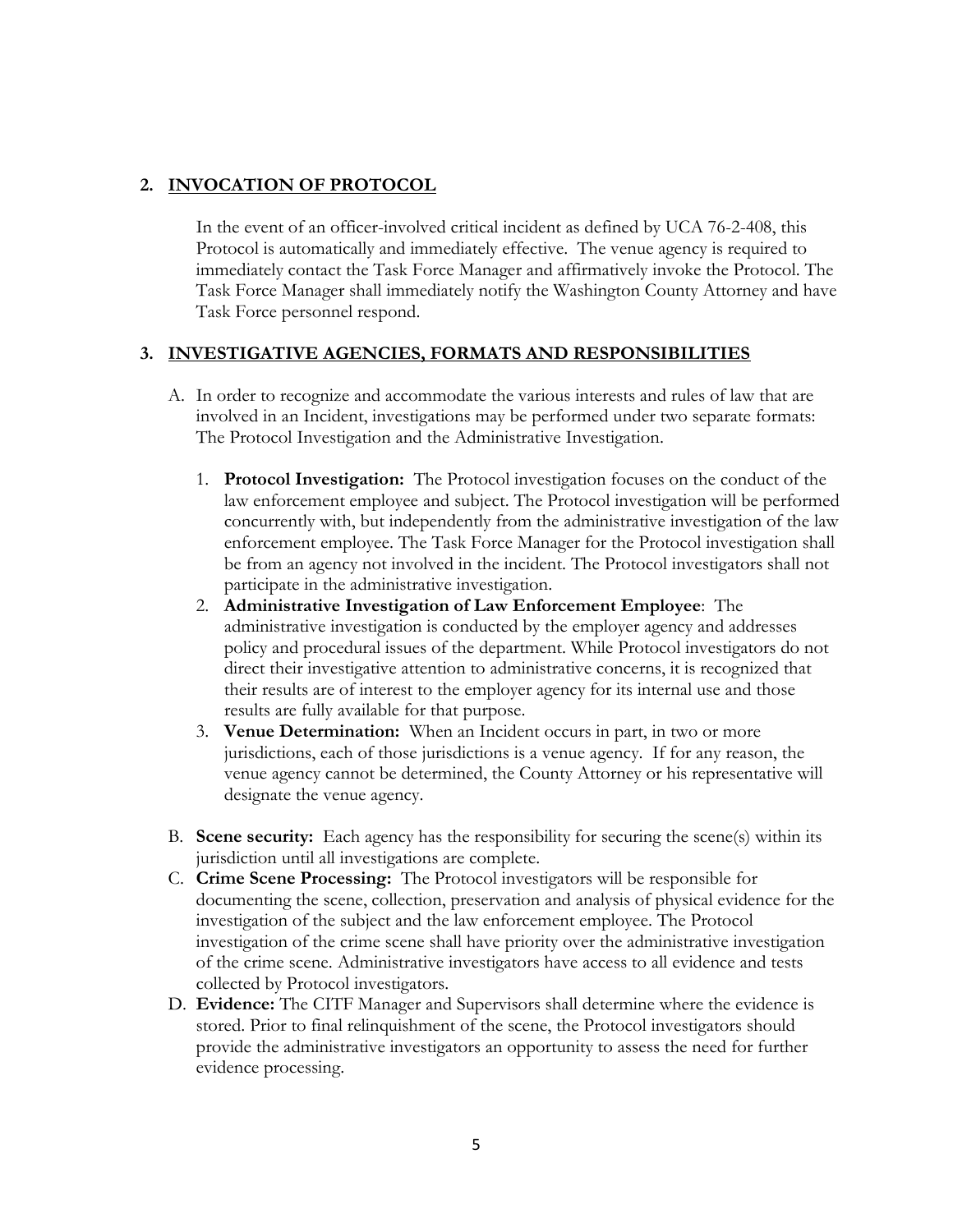- E. **Notifications:** Upon identifying an "Incident" as defined herein, the venue agency shall make the following notifications as promptly as possible:
	- 1. Critical Incident Task Force Investigation Team
	- 2. The Washington County Attorney's Office
	- 3. The Utah Medical Examiner's Office, when a death has occurred.
- F. **Public Safety Statement:** The first supervisor on scene from the venue agency should ask the involved officer(s) Public Safety Questions. The questions shall be asked immediately following the incident to ensure safety to the public and law enforcement personnel on scene. The questions are limited to the question format provided by the County Attorney's Office. Any further questioning of the involved officer(s) shall be conducted by Protocol investigators and/or venue agency administrative investigators.
- G. **Hospital:** If a person is transported to the hospital, an officer, (preferably from the venue agency), should accompany the person in order to:
	- 1. Locate, preserve, safeguard and maintain the custody chain on physical evidence on/with the subject.
	- 2. Obtain a dying declaration, a spontaneous statement, a contemporaneous statement or a statement of then-existing or previous mental or physical state.
	- 3. Maintain custody if the person has been arrested.
	- 4. Identify witnesses and medical personnel.
	- 5. Be available for contacts with the injured person's family, if appropriate.
- H. **Law Enforcement Employee Firearm:** If a law enforcement employee still has possession of the weapon used in the Incident, the supervising officer at the scene may take the weapon and secure it. However firearms should not be removed from their holster unless necessary. If the firearm is taken by the supervisor it should be done discretely (e.g., in private). The preferred method for securing a firearm is for the Protocol investigation team to recover it at the appropriate time. Firearms should be replaced as quickly as possible, unless circumstances dictate otherwise.
- I. **Shooting Incident:** In shooting cases, the Protocol Task Force weapons investigator will inspect the firearms of all officers present at the time of the Incident to ensure that all discharged firearms are identified by owner and serial number. The Protocol weapons investigator shall document the condition of the inspected firearms.
- J. **Weapons:** Collected weapons or instruments shall be placed in the evidence storage facility determined by the CITF until all appropriate testing is accomplished. Weapons should not be released from evidence or handled except for Protocol investigative purposes. The handling of weapons by administrative investigators shall be approved by the County Attorney's Office.
- K. **Weapon Disposition:** Final disposition of weapons/evidence is in accordance with state law and the venue agency policy, after approval from the County Attorney.
- L. **Transporting and Sequestering Involved Officers:**
	- 1. Officers who were present at the time of the officer-involved critical incident involving a dangerous weapon as defined under UCA 76-2-408, whether actors or witnesses, will be relieved of their duties as promptly as possible and shall be transported to a secure location and sequestered. A peer officer may accompany the involved employee; however, they should not discuss the incident. This subsection may also be applied in other circumstances where reasonable.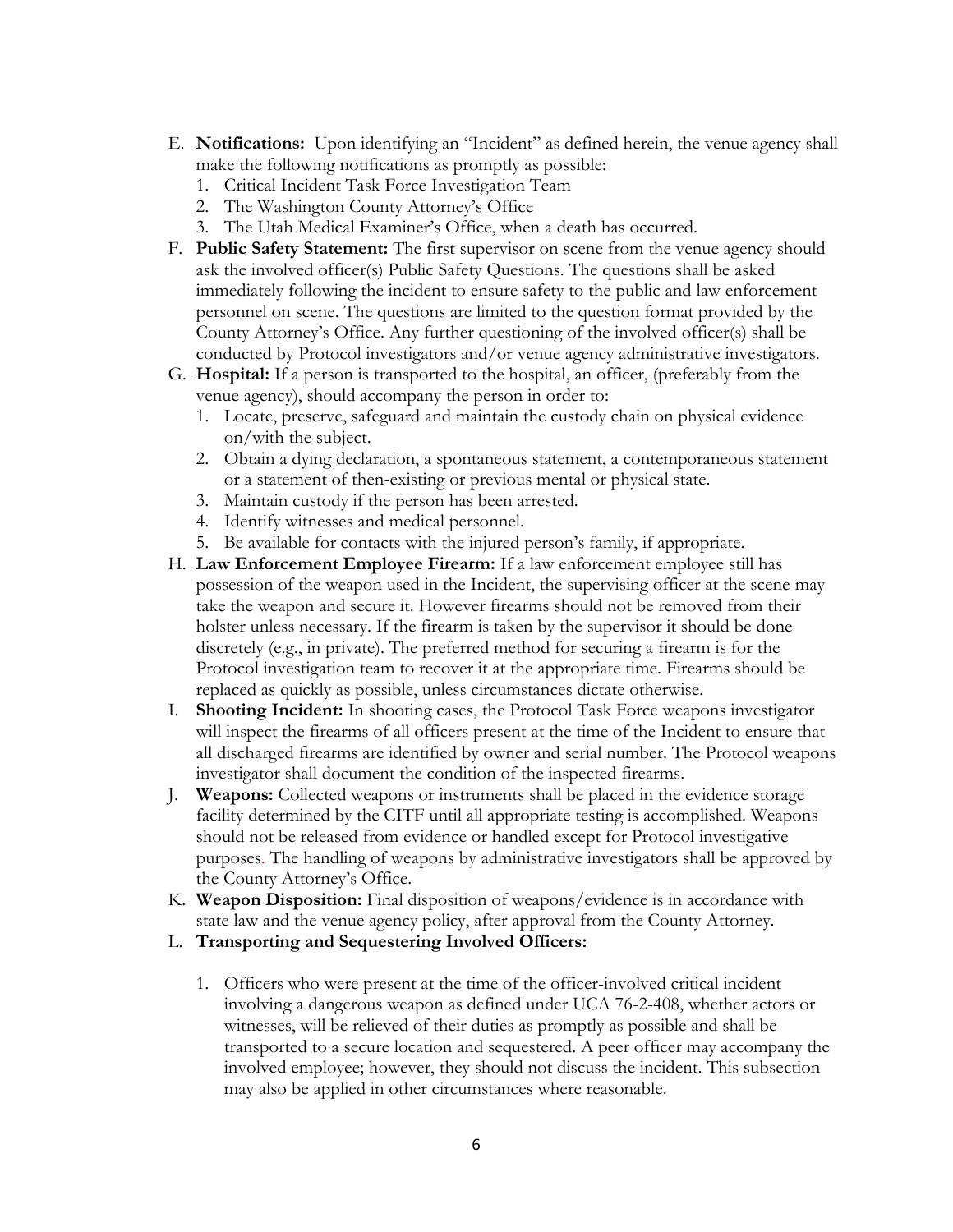- 2. Involved officers shall not discuss the case amongst themselves, fellow officers or others not involved in the investigation, except their legal representatives.
- 3. Involved officers may contact their spouses or family and notify them of their wellbeing

### **4. CUSTODIAL DEATHS**

- A. A subject who dies while in police or corrections custody falls under the Protocol. If the death was anticipated and the result of a medical condition under care of a physician, it will be considered an attended death and the Protocol Task Force should not respond in accordance with UCA 76-2-408.
- B. If the death occurred at a correctional facility, police agency building, or holding area, the venue agency is the agency having jurisdiction in that area.
- C. If a death of a subject occurs outside a correctional facility, the agency having jurisdiction in the area will act as the venue agency. The employer agency would be the agency that had custody of the subject. Using this scenario, the venue and employer agency could be the same.
- D. Custodial Death Scenes: When an Incident occurs in a correctional facility, a holding facility or other location and other inmates may be witnesses, those inmates should be identified, and if possible, separated, pending interviews by Protocol investigators.

#### **5. OFFICER INTERVIEWS**

- A. Law Enforcement employees have the same rights and privileges as citizens.
- B. Protocol investigation: Interviews of law enforcement employees involved in a critical incident as defined under UCA 76-2-408 shall be conducted by designated Protocol investigators, unless otherwise agreed upon prior to the interviews.
- C. Officers who are witnesses to a critical incident shall complete a report and make that report available to the CITF. If necessary, a witness officer may be interviewed by CITF Investigators.
- D. If and when the Protocol interview becomes custodial, the Miranda admonition is applicable. However, if the officer has a legal representative present at the interview, the Miranda admonition does not have to be given.
- E. Agency policy and case law permit heads of law enforcement agencies to order their officers to cooperate with criminal investigations being performed by other agencies. Failure to comply with such orders may result in insubordination. When applicable, interviewees may be advised of this provision. However, officers will not be compelled by threats of administrative punitive action (or otherwise) to answer Protocol Task Force questions which could be self-incriminating.

1. Protocol Interviews will be conducted separately. Interviews will normally be recorded.

2. Interviewees will be considered as witnesses or victims unless the circumstances dictate otherwise.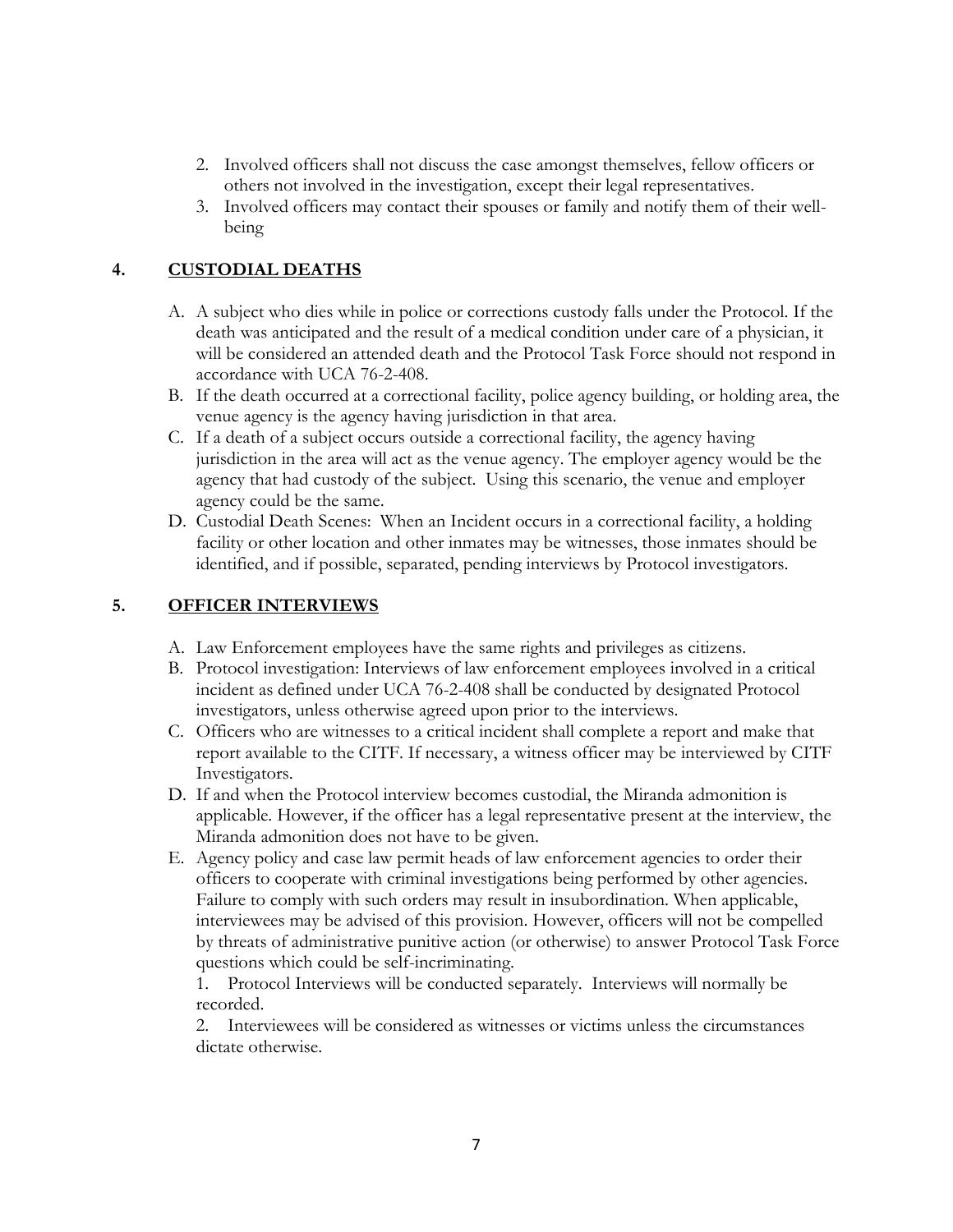#### **6**. **INTOXICANT TESTING**

- A. Law Enforcement employees have the same rights and privileges as citizens regarding intoxicant testing. When Protocol investigators determine that a law enforcement employee's sobriety is relevant to the investigation, they have the following options:
	- 1. Obtain a blood and/or urine sample by consent.
	- 2. Obtain a search warrant for the sample.
- B. Protocol Investigation Test Results: Intoxicant test results obtained by Protocol investigators are available to administrative investigators. The Protocol investigators have the first opportunity to obtain blood and/or urine samples from the law enforcement employee.
- C. In the event Protocol investigators do not obtain blood and/or urine samples for testing, the employer agency may then seek to obtain samples for administrative purposes.
- D. Miscellaneous:
	- 1. Blood is best for alcohol testing, while urine is best for drug screening. Samples of both should be obtained for the most complete results.
	- 2. Samples should be collected promptly after the Incident for most meaningful results.
	- 3. A law enforcement employee may volunteer to provide blood and urine for testing even if Protocol and administrative investigators have not obtained samples. Similarly, a person from whom Protocol or administrative investigators have obtained samples may request that another sample be taken for independent testing. Such a request will be promptly honored; however, the person volunteering this sample is responsible for the expense of the test.

#### **7**. **AUTOPSY**

- A. At least one member of the Protocol Task Force will attend the autopsy. The Medical Examiner performing the autopsy should receive a complete briefing prior to the examination. This briefing will include all relevant information known at that time.
- B. The Protocol investigator shall assume responsibility for documenting and collecting physical evidence following the autopsy.
- C. Although the Medical Examiner has authority to determine who attends an autopsy, it is usually advisable to allow attendance by a recognized professional criminalist retained by representatives of the decedent, if such a request has been expressed before the autopsy has begun.

#### **8. WASHINGTON COUNTY ATTORNEY'S OFFICE**

- A. The County Attorney's Office assumes the following role in Protocol investigations:
	- 1. Participate co-equally with the venue and employer agency in the Protocol investigation.
	- 2. Upon completion of the Protocol investigation, analyze the facts of the Incident as well as relevant law to determine if violations of criminal laws exist. If so, prosecute as appropriate.
	- 3. The County Attorney's Office will strive to complete its report and findings within 2 weeks of the completion of the Protocol investigation. However, this cannot be guaranteed, depending on the complexity of the incident.
	- 4. Decide irreconcilable differences between member agencies.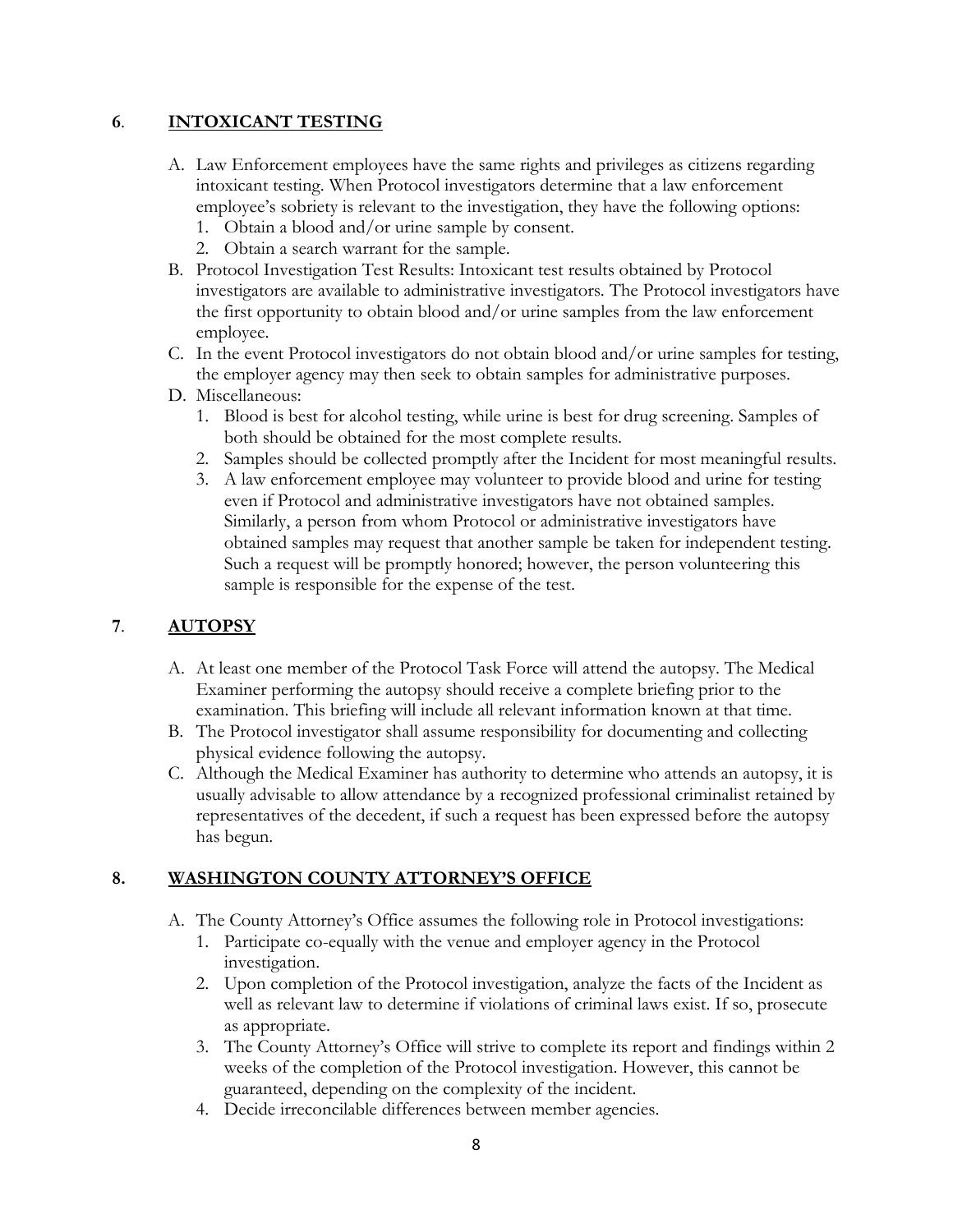- B. If the Protocol investigation results in criminal charges against a law enforcement employee, the affiant on the information filed by the County Attorney's Office shall be a Protocol investigator assigned by the Task Force Manager. Once criminal charges have been filed, the Protocol investigative team shall be dissolved and any additional followup investigation that is needed to prepare the case for trial shall be handled by an investigator assigned by the County Attorney.
- C. Officers assigned to the Protocol Task Force should make themselves available for trial preparation and court purposes.

#### **9. REPORT WRITING**

- A. Protocol investigators will decide which investigator is responsible for a particular report. Investigators should not write more than one report on an interview or event, regardless of the number of interviewers involved. Protocol investigators are responsible for the final report of the Task Force investigation. Prior to submitting a law enforcement (employee) interview report, the involved employee should have the opportunity to review the report. All Protocol investigators shall coordinate with the Task Force Manager to write a final report which documents their participation in the investigation.
- B. Prompt completion and distribution of reports is essential. All agencies and investigators will strive for report completion and distribution as soon as possible while ensuring all information is obtained accurately prior to completion.
- C. Administrative Investigation:
	- 1. The employer agency shall control the reports and findings of the administrative investigation.
	- 2. Administrative information regarding the subject of the investigation should not be shared with Protocol investigators. Other information obtained by administrative investigators may be shared with Protocol and criminal investigators only when legally appropriate and after obtaining approval from the employing agency's legal counsel.
	- 3. Protocol investigators will promptly and periodically brief the administrative investigators of the Protocol investigation progress. The administrative investigators will have access to briefings, the scene(s), physical evidence, reports and interviewees' statements.

#### **10. NEWS AND MEDIA RELATIONS**

- A. The Protocol Command Team will designate who has the responsibility for making press releases about the Incident and its investigation.
- B. The employer agency should limit its comments to the following areas:
	- 1. The employer-employee relationship.
	- 2. Information that has been cleared for release by the Protocol Task Force and County Attorney's Office.
- C. Media requests for reports should be referred to and disseminated through the County Attorney's Office.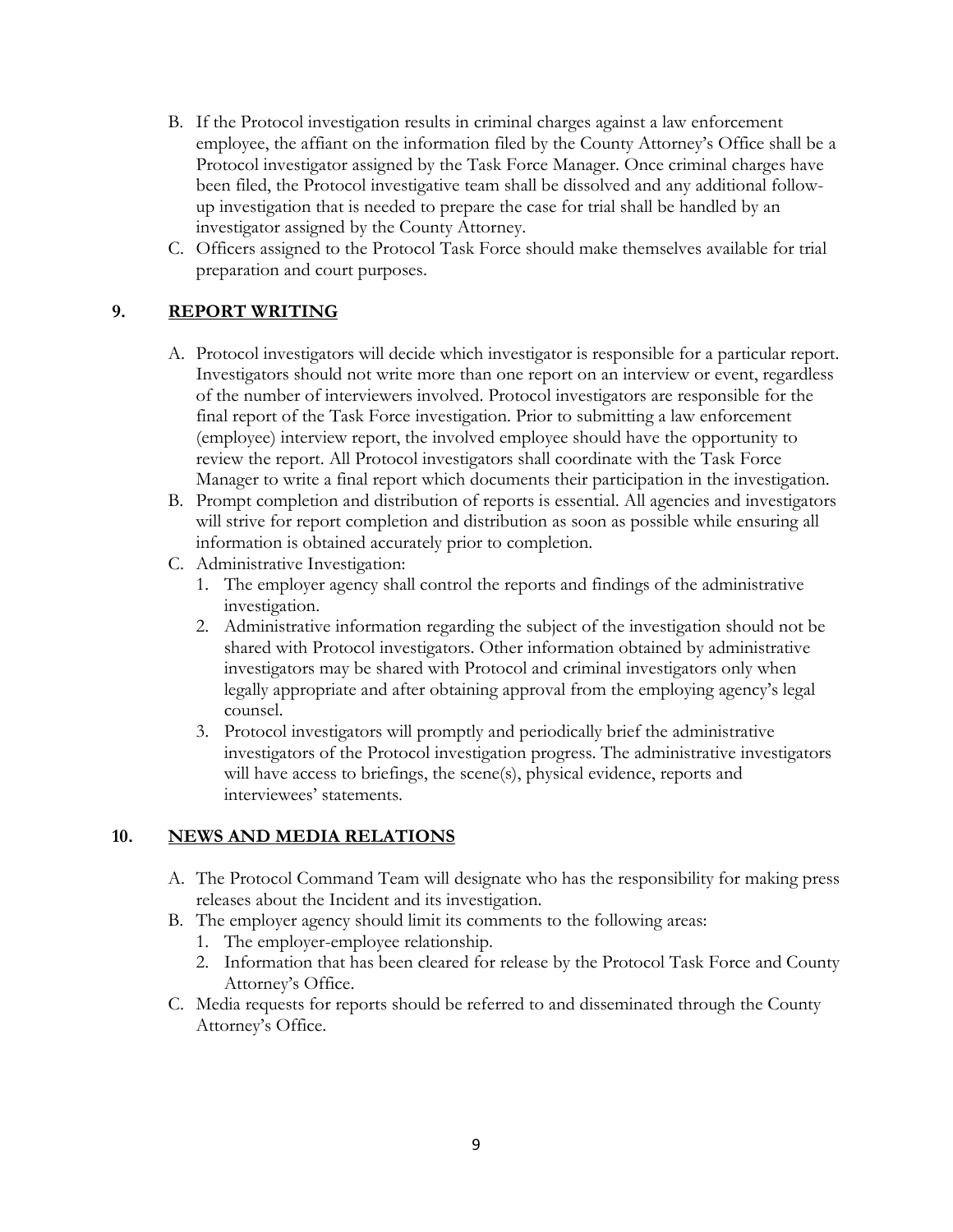#### **11. ACCESS TO REPORTS AND EVIDENCE**

- A. Material/Evidence that is created or collected by, or at the request or direction of the Protocol investigators will be made available in a timely manner to those agencies that have an interest in the investigation, including administrative investigators. Material and Evidence provided to administrative investigators should be released from the original case file at the County Attorney's Office.
- B. When the Protocol Task Force and/or County Attorney's Office concludes that the physical evidence collected for the protocol investigation is no longer needed for criminal law purposes, the employer agency and venue agency shall be notified of that decision so it can assume responsibility for preservation or disposal of such evidence as prescribed by law and department policy.
- C. Any GRAMA requests for Protocol Task Force reports should be referred to and disseminated through the County Attorney's Office.

END OF PROTOCOL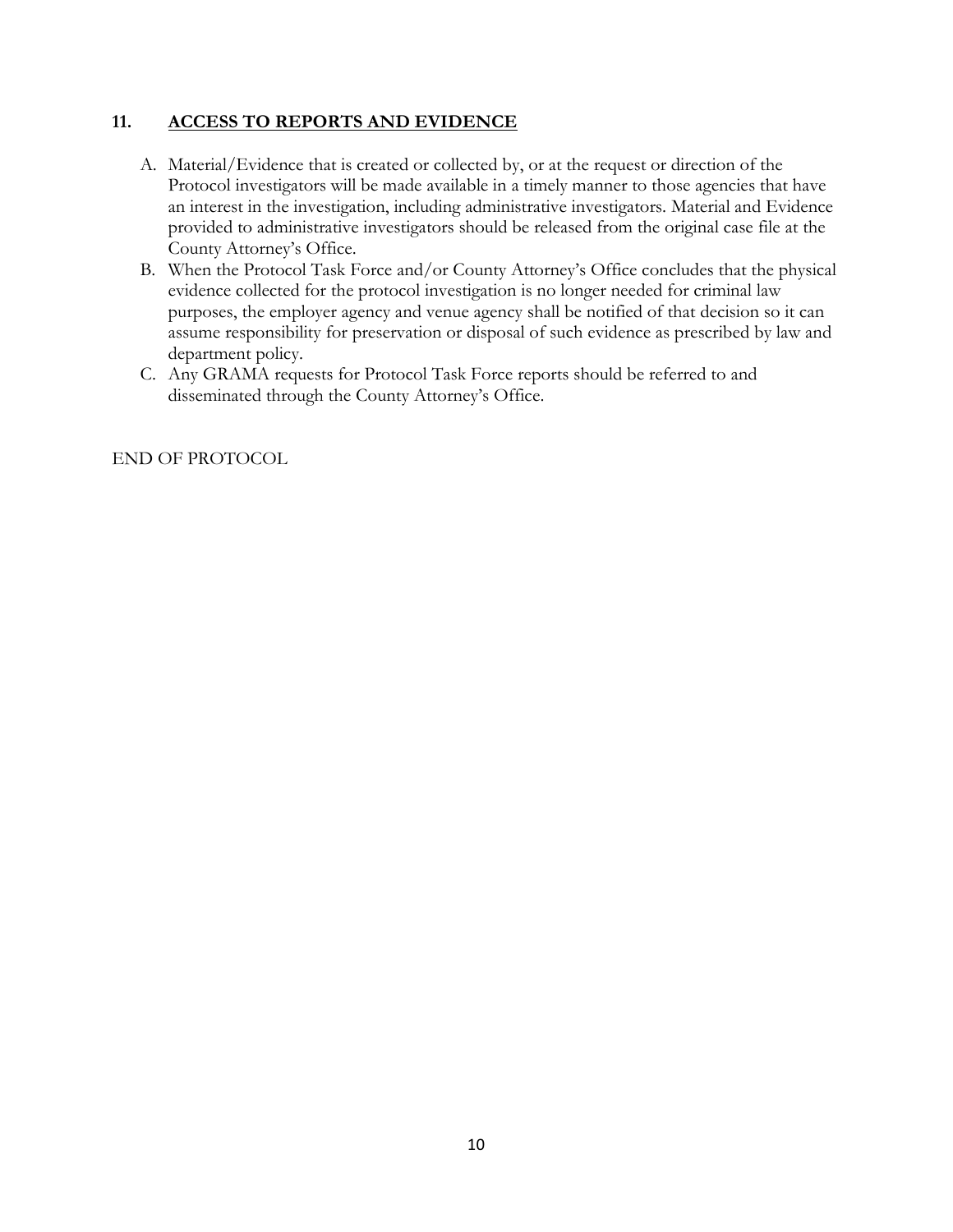# <span id="page-27-0"></span>**Public Safety Statement.pdf**